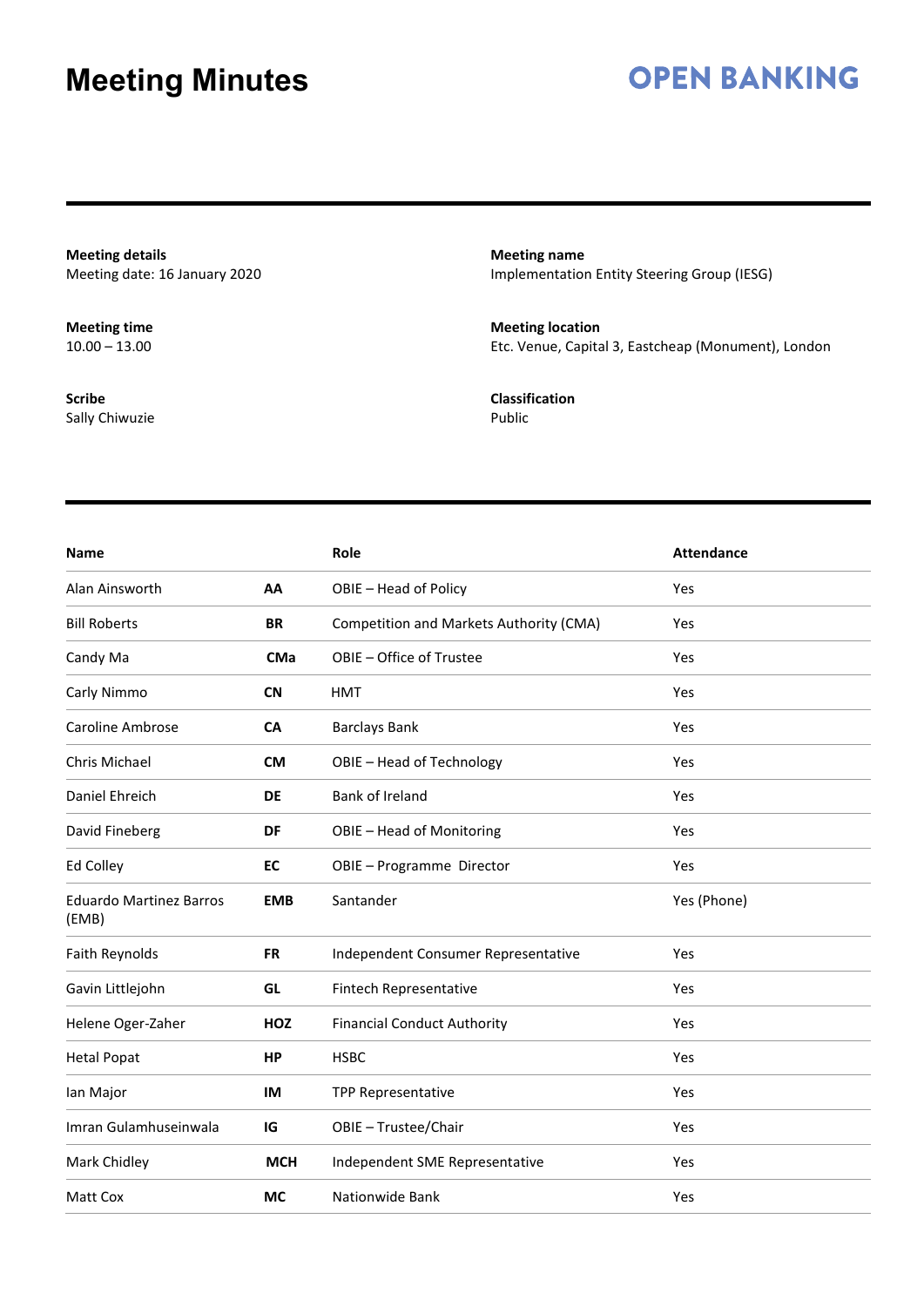# **OPEN BANKING**

| <b>Robert White</b> | <b>RW</b> | Santander                                      | Yes (Phone)                                |  |
|---------------------|-----------|------------------------------------------------|--------------------------------------------|--|
| Roy Hutton          | <b>RH</b> | <b>Allied Irish Bank</b>                       | Yes                                        |  |
| Sally Chiwuzie      | SC        | <b>OBIE IESG Secretariat</b>                   | Yes                                        |  |
| <b>Thaer Sabri</b>  | ΤS        | Electronic Money Association (EMA)             | Yes                                        |  |
| Vicki Hassan        | VH        | Danske Bank                                    | Yes (Phone)                                |  |
| <b>Apologies</b>    |           |                                                |                                            |  |
| <b>Name</b>         |           | Role                                           | <b>Delegate</b>                            |  |
| Daniel Globerson    | DG        | Royal Bank of Scotland                         | Stephen Wright (SW)                        |  |
| Paul Horlock        | <b>PH</b> | Stakeholder Engagement, Standards and Strategy | N/A                                        |  |
| Phillip Mind        | <b>PM</b> | <b>UK Finance</b>                              | Austin Elwood (AE)                         |  |
| Simon McDougall     | <b>SM</b> | Information Commissioners Office (ICO)         | Destello<br>(JVD)<br>Jenny Vega<br>(Phone) |  |
| Stephen Smith       | SS        | Lloyds Banking Group                           | Richard Rous (RR)                          |  |
| Will Curley         | <b>WC</b> | <b>Tesco Bank</b>                              | Gary Sheen (GS) (Phone)                    |  |

#### **No. Agenda item**

### **1.a – 1.b HOUSEKEEPING: MINUTES AND ACTION LOG**

- 1.1. **IG** welcomed IESG members in the room and on the phone, stating that the main agenda item would be the discussion on the revised Roadmap – agenda item 2.d. On this basis, **IG** proposed to cover other items first, break, and then discuss 2.d. For the purpose of logistics, **IG** stated that some items might be reshuffled; in particular, **FR**'s agenda item 2.c on *'The impact of the SCA and other risks on Consumers'* would be discussed immediately after **EC**'s agenda item 2.a *– Screen Scraping Migration*, as there appears to be a linkage between the two items.
- 1.2. **IG** invited AOB requests, stating that IESG members could propose discussion items at this point or during the break. There were no requests.
- 1.3. **IG** advised IESG members that a few non-contentious amends were received from **FR** and **HP** with regards the December IESG minutes; these have been incorporated and would be published as usual. **IG** approved the minutes from the December IESG.

### *APPROVAL – IESG\_APR\_LOG\_065 – December IESG Minutes - IG approved the minutes from the December IESG.*

- 1.4. **IG** moved on to discuss the open actions, inviting IESG members to walk through from slide 23 *(Note: action updates are documented on slides 4-6, with additional comments captured below).*
- 1.5. With regards to action *#*228 *(Programme Update – MI)*, **IG** advised that it was agreed that this would be incorporated into the revised Roadmap and would therefore remain open, no further work has progressed on this, **IG** thought this was appropriate and non-contentious.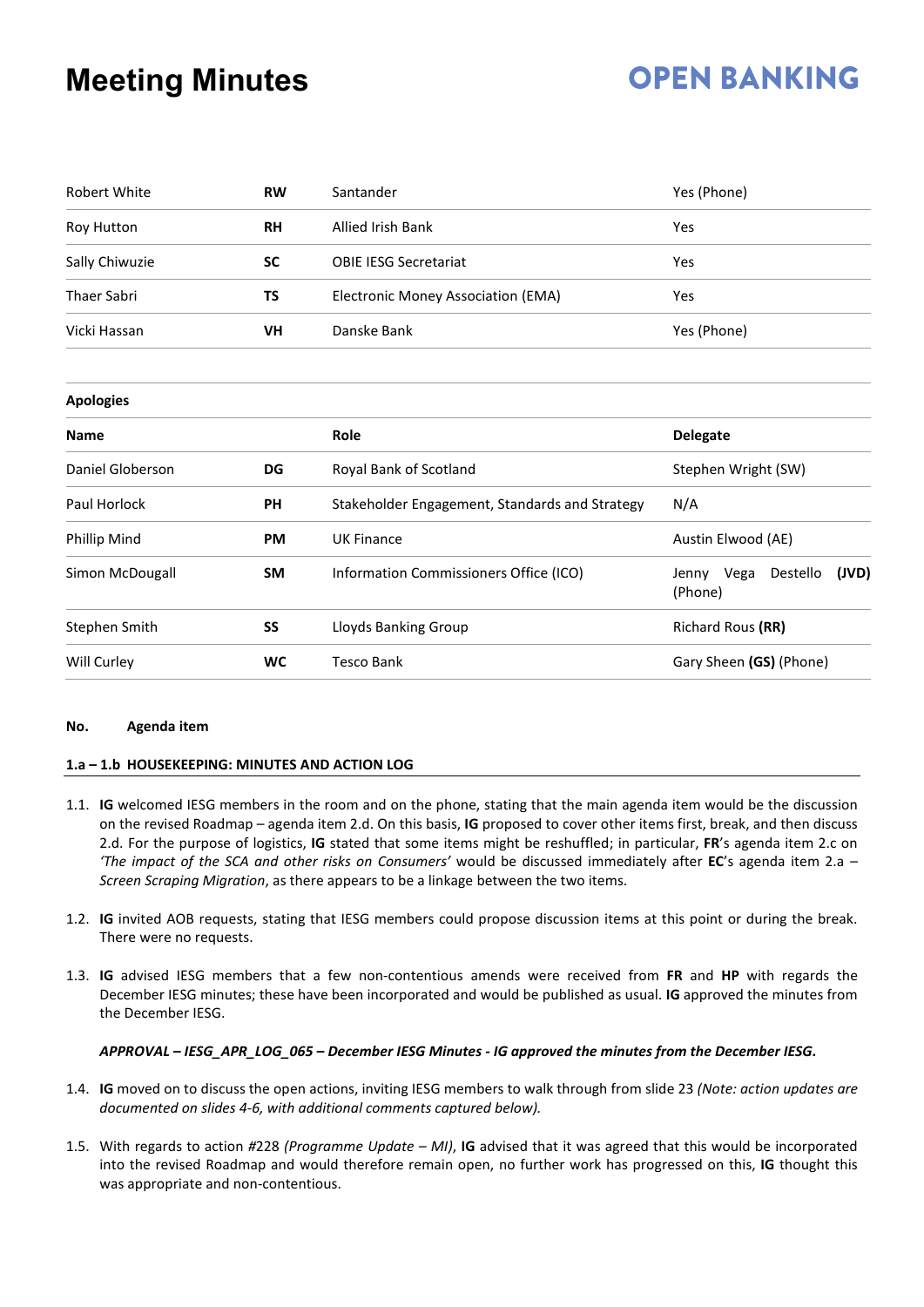1.6. In terms of action #229 *(Dispute Management System – DMS),* **IG** decided that this should be closed because the action was for **EC** to provide the Hogan Lovells report to the CMA9 which has been done. **IG** advised that any further requests on DMS could be opened up as separate actions.

- 1.7. In terms of action #330 *(P14 – Evaluation of Efficacy of Account Comparison),* **IG** explained that this was intended to be a letter that will come back to IESG prior to sending to the CMA and is now very much a Roadmap item; consequently it should remain open.
- 1.8. With regards to action #335 *(Programme Update – Migration Update),* **IG** stated that this is the migration update as part of the FCA adjustment period; it would be covered during the course of the meeting, this action can be closed.
- 1.9. In terms of action #336 *(Programme Update – KPIs),* **IG** explained that there was meant to be a discussion about the November / December KPIs, but full MI has not been received as HSBC was unable to provide comprehensive numbers for December. **IG** added that **EC** would pick that up in agenda item 1.c – *Programme Update*.
- 1.10. **IG** explained that action #337 *(Revised Roadmap – Consultation Summary)* could be closed because there is a scheduled discussion in the agenda –item 2.d.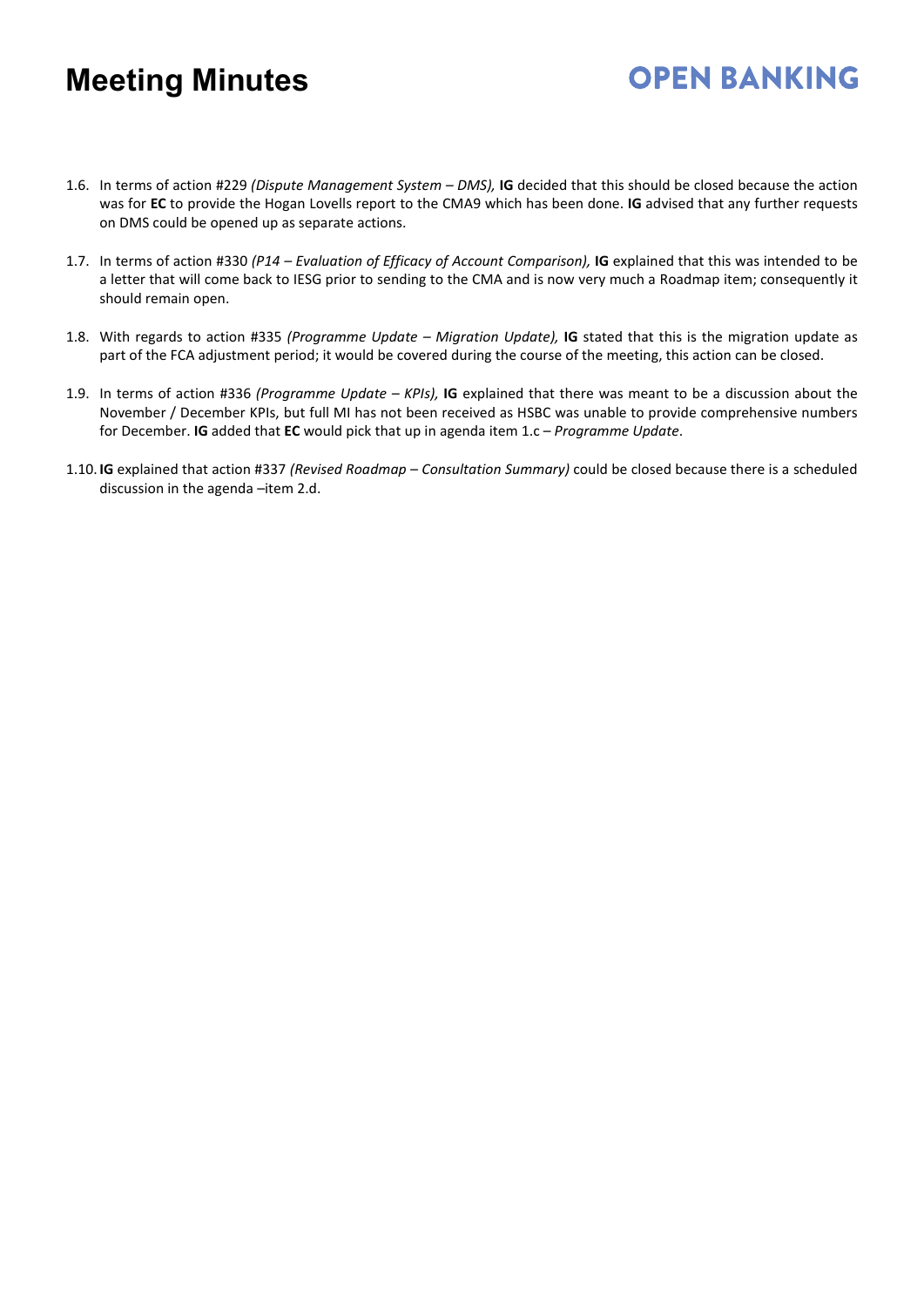# **OPEN BANKING**

**ACTIONS**

| <b>Action Number</b> | <b>Date Raised</b> | Owner | <b>Description</b>                                                                                                                                                                                                                                                                                                                 | <b>Notes</b>                                                                                                                                                                 | <b>Target Date</b> | <b>Status</b> | <b>Date Closed</b> |
|----------------------|--------------------|-------|------------------------------------------------------------------------------------------------------------------------------------------------------------------------------------------------------------------------------------------------------------------------------------------------------------------------------------|------------------------------------------------------------------------------------------------------------------------------------------------------------------------------|--------------------|---------------|--------------------|
| IESG_2019_301_228    | 17/10/2019         | EC    | Programme Update - MI - Improving the MI<br>process and information quality, including<br>eliminating synthetic authentication requests<br>whilst providing TPPs and TSPs with critical<br>real time information on aspects such as<br>availability, performance and quality to be<br>presented as an agenda item at the next IESG | Update 16/01 - This has been incorporated into the revised<br>Roadmap and would therefore remain open. Carry forward to<br>February IESG.                                    | 26/02/2019         |               |                    |
|                      |                    |       |                                                                                                                                                                                                                                                                                                                                    | Update 08/01 - Action to remain open during consultation on<br>the roadmap. Carry over to February IESG.                                                                     |                    |               |                    |
|                      |                    |       |                                                                                                                                                                                                                                                                                                                                    | Update $17/12$ - This was discussed as part of the roadmap<br>consultation; agenda item 2.e. Action to remain open during<br>the consultation.                               |                    | Open          |                    |
|                      |                    |       | (19 November 2019) with all suggestions<br>from IESG members to be sent through to EC<br>by 01/11.                                                                                                                                                                                                                                 | Update 07/11 - This will be incorporated as part of the revised<br>roadmap proposal and consulted upon.                                                                      |                    |               |                    |
|                      |                    |       |                                                                                                                                                                                                                                                                                                                                    | Update 18/10 - Memo re this action was sent to IESG<br>members via the Secretariat with responses requested by<br>01/11.                                                     |                    |               |                    |
| IESG 2019 301 229    | 17/11/2019         | EC    | Dispute Management Systems (DMS) -<br>Hogan Lovells report to be distributed to<br>IESG members by EC following OBIE internal<br>governance reviews.                                                                                                                                                                               | Update 16/01 - As the documents were circulated to the<br>CMA9, this action can now be closed and any matters arising<br>out of this can be opened as new actions.           | 16/01/2019         | Closed        | 16/01/2020         |
|                      |                    |       |                                                                                                                                                                                                                                                                                                                                    | Update $17/12$ – This was discussed as part of the programme<br>update; agenda item 1.c. Action to remain open during the<br>consultation of the roadmap.                    |                    |               |                    |
|                      |                    |       |                                                                                                                                                                                                                                                                                                                                    | Update $13/12$ – Verbal update to be given at the December<br><b>IESG</b>                                                                                                    |                    |               |                    |
|                      |                    |       |                                                                                                                                                                                                                                                                                                                                    | Update 19/11 - At the November IESG, IG advised that this<br>action should be left open until all clarifications are concluded<br>at the bilaterals and other conversations. |                    |               |                    |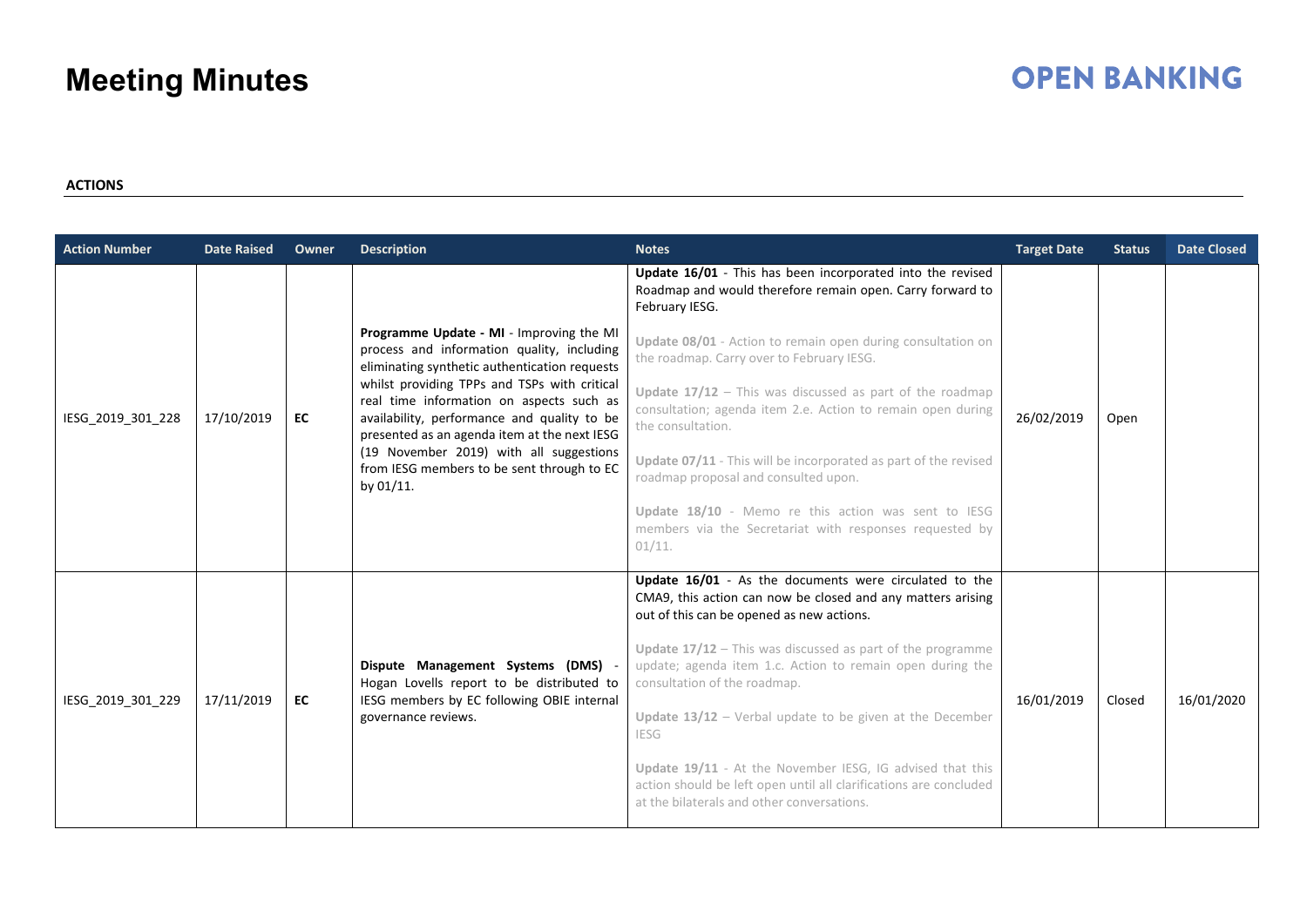|                   |            |    |                                                                                                                                                                                                                 | Update 07/11 - Report distributed to IESG members by email<br>on 07/11. Propose to close.                                                                                                                                                                                                                                                                                                                                                                                                                                                                                                                                                                                                                                                                                                                                      |            |        |            |
|-------------------|------------|----|-----------------------------------------------------------------------------------------------------------------------------------------------------------------------------------------------------------------|--------------------------------------------------------------------------------------------------------------------------------------------------------------------------------------------------------------------------------------------------------------------------------------------------------------------------------------------------------------------------------------------------------------------------------------------------------------------------------------------------------------------------------------------------------------------------------------------------------------------------------------------------------------------------------------------------------------------------------------------------------------------------------------------------------------------------------|------------|--------|------------|
| IESG_2019_301_330 | 17/11/2019 | AA | P14 Evaluation of Efficacy of Account<br>Comparison - As discussed at IESG on 17<br>October 2019, IESG members to provide<br>stakeholder representations to the Trustee,<br>copying in Alan Ainsworth by 25/10. | Update 08/01 - Awaiting completion of roadmap consultation<br>to proceed. Carry forward to February IESG.<br>Update 17/12 - IG stated that a letter has been prepared by<br>the OBIE team but discussions were being finalised and this<br>would therefore be carried forward to the IESG meeting on 16<br>January 2020. Carry forward.<br>Update $19/11$ – At the November IESG, AA stated that four<br>representations have been thus far received and there<br>appears to be a level of consistency to these representations,<br>there would be an update at the next IESG of 17 December<br>2019. Although the deadline for representations was 25<br>October 2019, late submissions would be accepted.<br>Update 11/11 - Review of the stakeholder representations is<br>in progress. Carry forward to the December IESG. | 26/02/2020 | Open   |            |
| IESG_2019_301_335 | 19/11/2019 | EC | Programme update - Migration Update - EC<br>to present a migration status overview at the<br>January IESG, this should include a summary<br>of proportion of customers who have moved<br>across.                | Update 16/01 - Covered in the agenda, this can now be<br>closed.<br>Update 08/01 - This is included as an agenda item at the<br>January IESG. Propose to close.                                                                                                                                                                                                                                                                                                                                                                                                                                                                                                                                                                                                                                                                | 16/01/2020 | Closed | 16/01/2020 |
| IESG_2019_301_336 | 19/11/2019 | EC | Programme Update - KPIs - EC to distribute<br>KPI's out of cycle before the IESG meeting of<br>16 January 2020. The January agenda is to<br>include two months narrative (November<br>and December 2019).       | Update 13/01 - The OBIE has been unable to distribute<br>November MI due to late receipt of data from HSBC.<br>Consequently, although the IESG pack contains November KPIs<br>for publication it will not include November supplemental V3<br>information. December KPIs cannot be published as that data<br>has not yet been received by HSBC. This will be sent out of<br>cycle.<br>Update 08/01 - This is to be discussed as part of agenda item<br>1.c at the January IESG. Propose to close.                                                                                                                                                                                                                                                                                                                              | 26/02/2020 | Open   |            |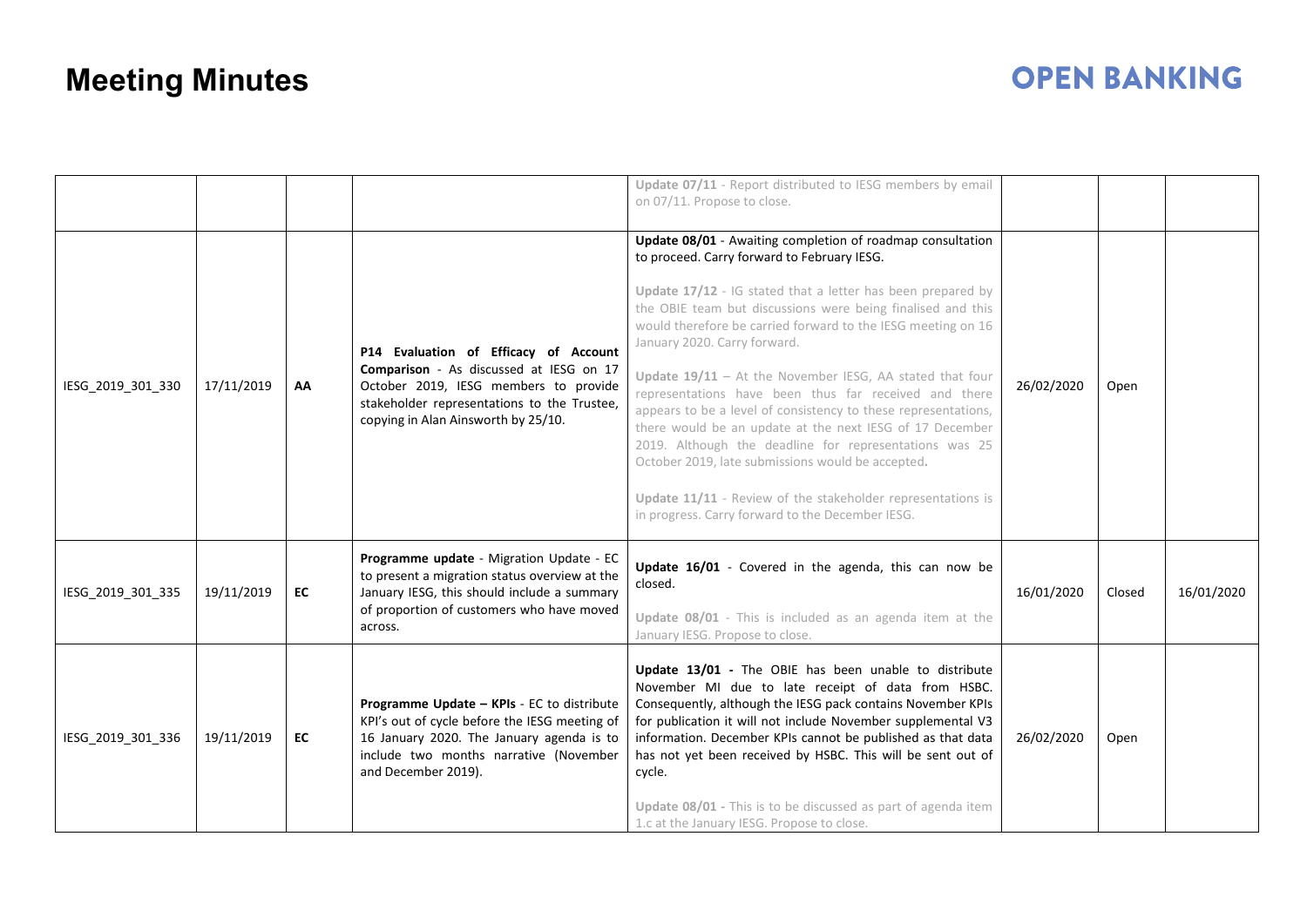| IESG 2019 301 336 | 19/11/2019 | AA | <b>Revised Roadmap</b> – Consultation Summary –<br>AA to include a link to the Response<br>Summary when the plan on a page is sent<br>out, this will include a tracked changes<br>version incorporating feedback from IESG | <b>Update 16/01</b> - This was covered as part of the agenda as item<br>Update 20/12 - This document was circulated to IESG | 20/12/2019 | Closed | 16/01/2020 |
|-------------------|------------|----|----------------------------------------------------------------------------------------------------------------------------------------------------------------------------------------------------------------------------|-----------------------------------------------------------------------------------------------------------------------------|------------|--------|------------|
|                   |            |    | discussions                                                                                                                                                                                                                | members on 19/12. Propose to close.                                                                                         |            |        |            |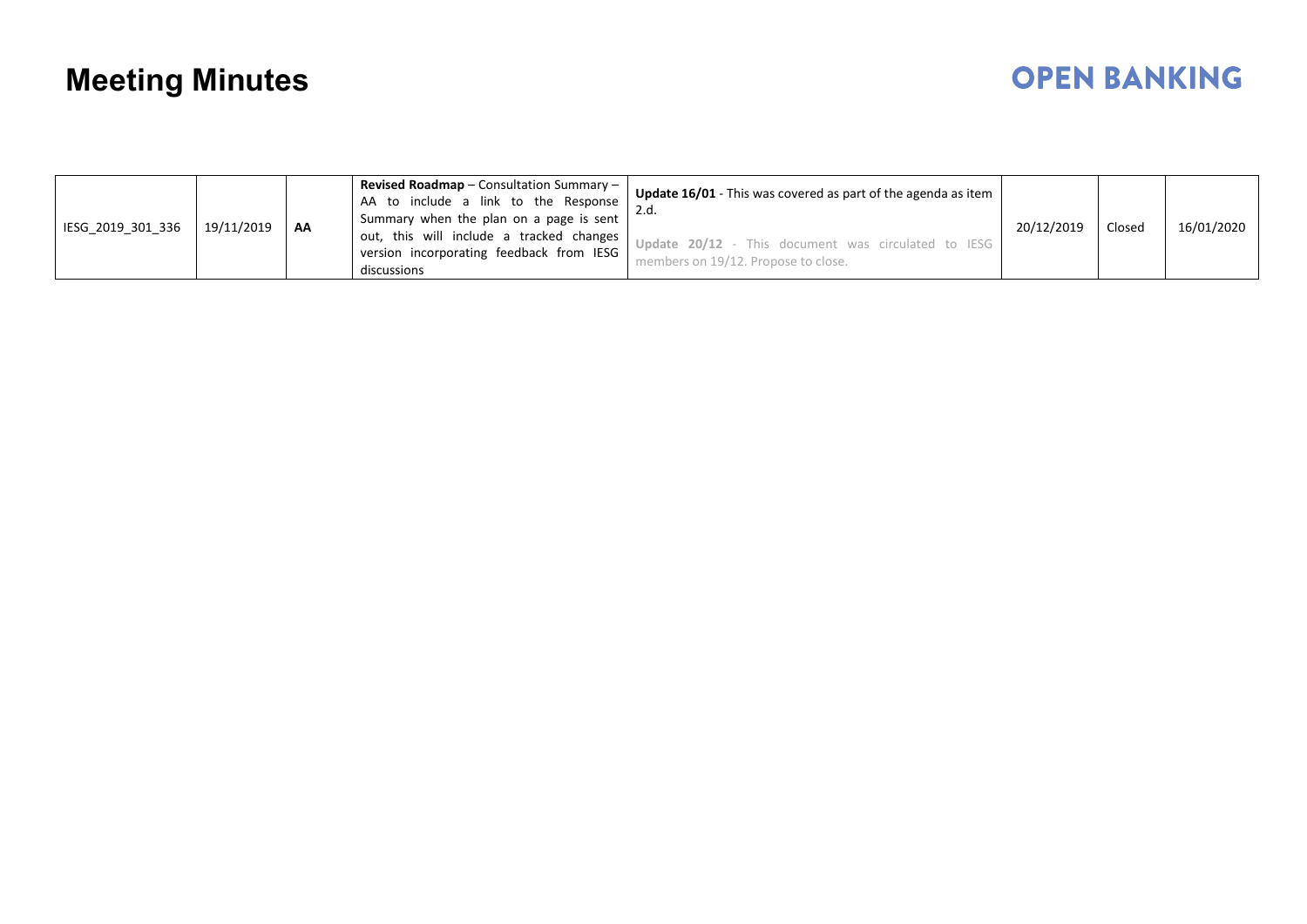## **OPEN BANKING**

### **1.c PROGRAMME UPDATE**

### *1.c.i OBIE STATUS REPORT*

- 1.11. As a slight alteration to the agenda, **IG** introduced the programme update section with a *Customer Experience Guidelines (CEG)* status overview by **DF**. **DF** explained that productive meetings were held between OBIE and a number of banks in December 2019, following on from which actions were agreed and distributed with a plan to receive updates at varying stages of their individual journeys, as well as understand areas of non-conformance. **DF** added that in addition to those conversations, discussions with **BR** are in progress to determine what form of directions (if any) will be issued to a number of banks in early to mid-February. **IG** explained that banks that are involved in those discussions are clear on the status, so this briefing is primarily for the benefit of the non-CMA9 stakeholders. **IG** added that if any stakeholders wanted to know more about the process, they should approach **DF**.
- 1.12. **GL** asked what the interplay is between the OBIE supervision process and the FCA supervision process as TPPs are being asked to perform certain tasks (notification 005 document, for example), whilst the process of read across, including communication remains uncertain. **IG** described the two processes as separate; however, **IG**  stated that the OBIE is working closely with the TPPs to ensure that information is being shared. **IG** added that it is not one single process, the OBIE has requirements under the Order while the FCA has their requirements as well, but there is good alignment between both processes. **DF** stated that **HOZ** of the FCA is aware of the process as there have been specific conversations about this. **HOZ** agreed, stating that there are regular updates with OBIE and **BR** when required; these ensure alignment in terms of views, feedback and what is generally seen amongst firms and heard from TPPs. **GL** expressed concern over the fact that TPPs are sharing information all the time and in different scenarios (with OBIE and /or the FCA) and both entities are talking to the banks about issues that are arising, but the feedback loop is not flowing through. From the OBIE perspective, **IG** stated that this is the reason why **DF** is giving the update and asked **GL** to approach **DF** directly to understand the status in more detail. **IG**'s reflection was that these processes are complicated and take time, there cannot be full transparency regarding every conversation OBL and its monitoring team has with the banks. **IG** explained that the transparency element is part of the decision that OBIE and the CMA will make - whether directions are produced, whether they are Trustee or CMA directions, whether they are public or non-public. **HOZ** said it is the same for the FCA, there is transparency as far as possible with regular meetings with TPPs, and while the discussions are used to provide feedback, there are elements of these discussions that are confidential.
- 1.13. **GL** stated that the end of the adjustment period is approaching and some ASPSPs, including a selection of the CMA9 who were anticipated by the FCA to have been fully compliant and technology-ready are not ready. **GL** asked what would happen at the end of the adjustment period. **IG** stated that this is a good point and would be picked up under agenda item 2.a – *Screen Scraping Migration* as the paper contains the result of information gathered across the ecosystem by the OBIE.
- 1.14. **IG** handed over to **EC** for a more general update, starting with the OBIE status report.
- 1.15. From an OBIE status perspective, **EC** explained that there are a couple of Amber statuses this month due to some dependencies with Pay.UK on the CASS programme (this relates to P15); the same is expected for the next development phase of Confirmation of Payee (CoP). **EC** explained that P14 is also within the revised Roadmap consultation this month; these items did not conclude in December 2019 as planned, but are expected to return to Green as soon as the dependencies in the revised Roadmap are clarified.
- 1.16. In terms of progress, **EC** stated that the Standards were published in line with the agreement reached at the last IESG in December 2019. **EC** added that across the ecosystem, progress has been made on conformance across AIS and PIS; slow progress is being made across the CMA9 to attain functional conformance certification. **IG** asked if the aim is to have functional conformance by the end of the month. **EC** explained that this is the objective, but whether it is achievable needs to be picked up on a bilateral basis as some are close, others are not.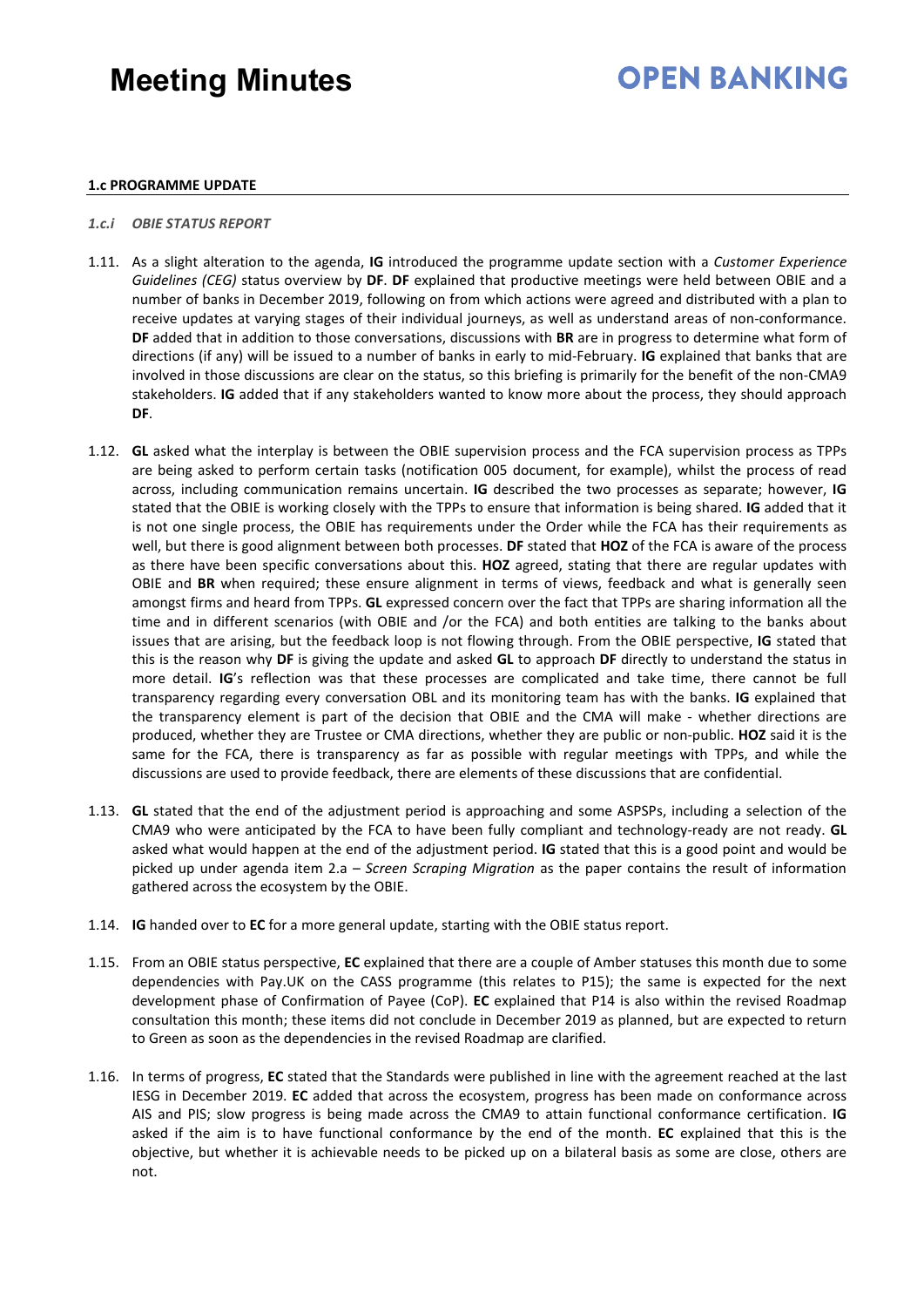# **OPEN BANKING**

1.17. With regards to the table on slide 25, **FR** asked what the '*open data API IESG recommendations and re-evaluation of Market Maturity'* relates to; asking if this has to do with the product data that is made available over the APIs. **EC** explained that this relates to P14 as there are no changes for open data in plan. **FR** stated that the data that is made available over the APIs, including their consistency and whether their format is effective has not been detailed, asking if the OBIE is encouraging any organisations to use that data. **EC** explained that there has been an on-going drive to get some comparison firms to utilise the open data as it is not being used as originally envisaged. **FR** explained that she is not referring to current account comparison, but the product data - the branch location, how long they are on there, service level indicators. **EC** stated that they are available over APIs but not strictly open data. **IG** stated that the straight forward answer is no; there is nothing currently in plan to assess the quality of open data, and the last time it was looked at was in the P14 review, but this was from the point of view of account comparison. In terms of quality, **EC** stated that this was reviewed during post implementation, but there is no strict on-going quality review of the data being provided by the CMA9. **FR** stated that while it is not an urgent point, it was a CMA Order that is not being discussed and wanted to flag that this should be considered in another year.

### *1.c.ii CMA9 STATUS REPORT*

1.18. **EC** explained that three firms remain on directions, and of those three, the Bank of Ireland and Santander (Cater Allen) non-Green statuses are as a result of the progress against directions. In terms of the deliveries, **EC** stated that these are now on track to the bilateral agreements made and are being adhered to, despite some detailed plans outstanding around the v3.1.2 changes and in particular, P2. **EC** stated that nevertheless, there is broad agreement around the timelines for the implementation. **EC**'s prognosis around v3.1.2 was that this will go Green with the exception of the two firms that are still persisting in their directions.

#### *1.c.iii KEY PERFORMANCE INDICATORS (KPI's)*

- 1.19. **IG** referred to action #228 *MI*, reminding IESG members that the update was planned to be given in this particular section; **IG** asked why customer numbers are not being reported. **EC** explained that this month's IESG meeting is quite early in the reporting cycle and a number of banks have provided data on time, albeit there being some challenges with the quality. Notwithstanding the timing, the key reasons for the missing December data, **EC** explained, is that HSBC did not provide the required MI.
- 1.20. **IG** stated that the MI is an item on the revised Roadmap, the scope and timing of that activity is for discussion which will be covered as *'something to fix'* as quite clearly, this is not solving itself and requires intervention. On this basis, **IG** stated that he would like to have a conversation around what can be determined by the MI so far, but firstly gave the floor to **HP** for comments on the MI from an HSBC perspective.
- 1.21. **HP** echoed **EC**'s comments which are well known and being worked through, adding that it relates only to customer data (number of customers) which is not only more complex to determine, but the quality checks have found a number of bugs in the last couple of months. **HP** explained that there is a plan to fix it, but that in the meantime, all the other data is accurate.
- 1.22. **IG** did not get the sense that the bilateral nature of discussions with the OBIE are not working, but that it was just taking a longer time to fix.
- 1.23. **FR** felt reassured by **EC**'s comments, stating that these tables usually leave her questioning the banks' commitment and whether there is an appropriate level of governance in place. **EC** explained that: 1.23.1.There is no reticence from any of the CMA9 around producing and collecting data where there are quality issues. There is clear commitment to providing the data.

1.23.2.The challenges around data provision are well known now and need to be addressed to eradicate them. **IG** explained that this element has not been automated or stabilised and felt comfortable having something in the revised Roadmap as a specific effort to try and fix MI.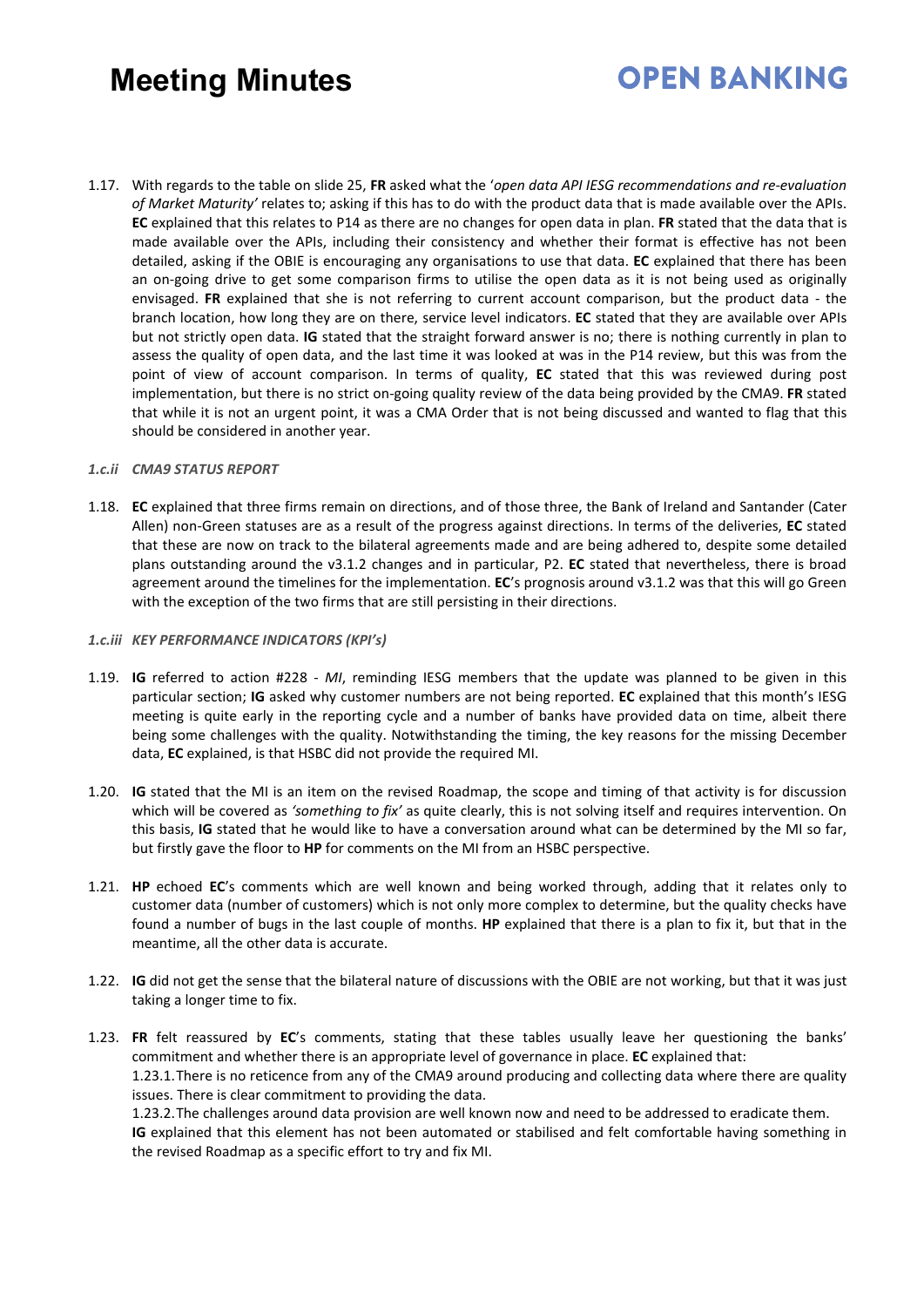### 1.24. **FR** asked if it is possible to get commentary that lays out a judgement on what each of the summaries mean and perhaps show the trend over the last six months, for example. **EC** explained that the historic data would mean that commentary will not be helpful. **EC** stated that he would be moving on to discuss, not the data on the page, but how performance is doing which will answer **FR**'s questions.

- 1.25. Comparing what was received in November/December 2019 and the data coming in now (excluding HSBC), **EC** stated that there has been an improvement in availability and response times, especially from firms that were causing significant problems during the migration activities.
- 1.26. In terms of successful API calls and the ratio, **EC** stated that there has been a general improvement, albeit marginal. **EC** added that each month, one or more of the firms have different issues with no common theme. In terms of the actual successful API calls, **EC** stated that there was significant growth in October. **EC** explained that this means that:

1.26.1.The actual volume of calls relative to the number of clients in PSUs is increasing, for a period of time it was linear.

1.26.2.The volume is starting to grow, possibly because of the Cloud Accountancy migrations, but it is difficult to assess without getting detailed information from TPPs. **EC** stated that there seems to be a higher number of PSU calls relative to individuals.

- 1.27. **IM** asked if the PSUs are measured by the CMA9, **EC** stated that they are. **FR** asked if the PSU numbers will return in future packs. **EC** explained that it was time barred as there was not enough time to challenge with the banks. **IG** added that HSBC will provide their data on 17 January 2020.
- 1.28. **GL** stated that the availability figures are masking the fact that some of the firms are struggling with other issues. **GL** explained further that between availability and other issues not relating to performance, there are a wide variety of things that are not right, and in the quest for high performing APIs, there is a need to contemplate what point:

1.28.1. The FCA extend the adjustment period; or

- 1.28.2. Firms are asked to deliver a modified customer interface.
- 1.29. **IG** stated that this is a good time to segway into the next section on the agenda. **IG** explained that he is keeping an eye on the PIS calls in relation to the AIS, asking if this has been through the challenge process and can be relied on to quote confidently. In relation to PIS, **EC** explained that there has been an uptake in the volumes since December 2019, although there is no specific number. **IG** explained that when he looked at it in September 2019, it was 0.4% and now it is less, so there is some growth, but proportionally, it is declining.

#### **2.a IESG SCREEN SCRAPING MIGRATION REPORT**

- 2.1. **IG** introduced the paper explaining that at the last meeting, **EC** was asked to reach out to as many TPPs as possible to find out where they are in the migration process – the intention was not to fix the problem, but to highlight the status.
- 2.2. **EC** explained that this is not data that could be onward shared, some were willing to talk more openly albeit specific to the data relating to customer numbers, others talked about the migration in relation to whether they have started or not; whilst some others did not want to talk to the OBIE at all.
- 2.3. **EC** explained further that there is a degree of uncertainty; the firms that sit behind a number of the existing screen scraping TSPs are actually moving to other technical providers in the ecosystem. **EC** stated that some of the firms have completed their migrations, while others are underway. In analysing the types of issues being faced (not specific to any bank), **EC** stated that it was agreed at PMG that the next meeting would be a deep dive into individual bank issues to ensure that everyone is on the same page).
- 2.4. **EC** explained that the problems being articulated are not performance related; there are stability issues and a number of the banks have had service interruptions over the course of November / December 2019 which are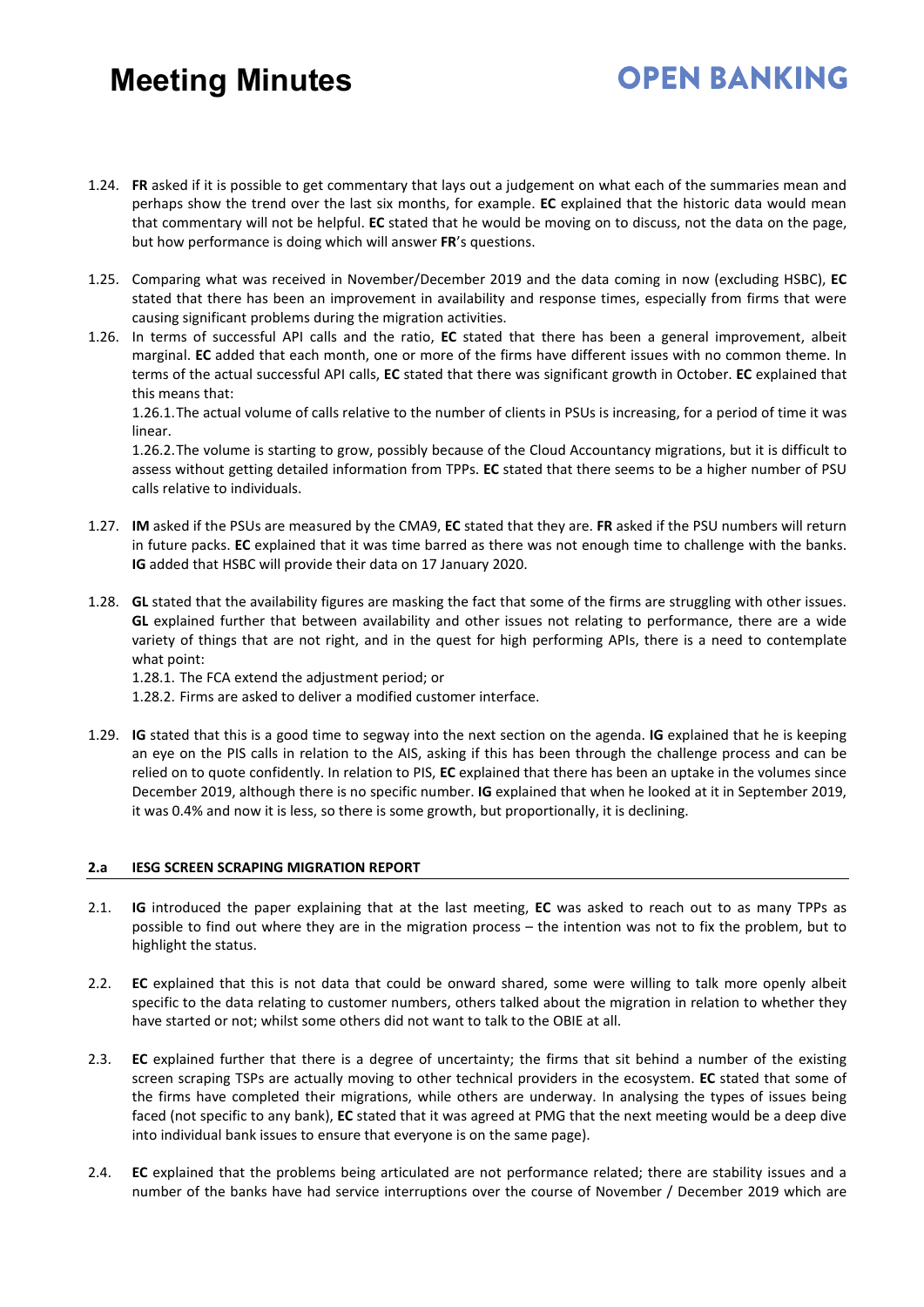## **OPEN BANKING**

reflected more in lack of confidence than a problem in the service. **EC** went back to **GL**'s point about the fact that there is still a lot to do while the adjustment period is rapidly approaching, stating that it is as much about keeping the confidence high as it is about technical problems; there are technological problems (current account defects, for example), however, the main issues are twofold:

2.4.1. PSD2 accounts, in particular, credit cards and savings products, and the volume of defects associated with those; and

2.4.2. Savings products, where they are not enabled via APIs – this is what is causing most of the issues for the TSPs and TPPs sitting behind them.

On the latter, **EC** explained that not much can be done; this needs to be worked through with the industry. With regards to the write-up on slide 50- 51, **IG** commented that this does not fill him with confidence as it looks like there are a lot of functional issues outstanding and some banks clearly stand out. **IG** asked if this document has been seen by the banks and if they concur that these are outstanding functional issues. **EC** explained that the information came directly from the TPPs, although a number of the TPPs report directly to the banks and not necessarily to OBIE. **IG** stated that it would be helpful to get the CMA9 response to each of the issues presuming that the CMA9 would like to challenge what the TPPs are saying.

- 2.5. **SW** responded, stating that they would like visibility of the tickets raised, as the challenge would be to reconcile what TPPs have raised with the banks' service desk vs. what they are reporting to OBIE. **EC** agreed, explaining that OBIE did not analyse the tickets but listened to the TSPs and FinTechs that are trying to migrate. **EC** added that in some cases, there are definitely tickets but in other cases, the intelligence needs to be shared; hence the PMG session with the CMA9 was convened. **IG** agreed with **EC**, adding that a right of response from the banks is required.
- 2.6. **HP** wanted to know what the phrase: *'dependencies on TSP activities'* means. **EC** explained that the TSPs are regulated actors who support the TPP migration, therefore the capabilities need to be robust, and where TSPs have raised tickets, the problem is usually relating to core TSP products. **IG** stated that this is complicated; PMG is the right forum to go through this in more detail as the banks have one side of the conversation. **IG** made another point – the distinction between TSPs and TPPs is clearly important and TSPs have an important role in migration, however the distinction between what relates to current account (falls within the direct remit of the Order) and what relates to PSD2 accounts that are not current accounts (which is not in the Order) needs to be understood. The final element, **IG** noted, is non PSD2 accounts, stating that a better understanding of the areas in which these issues arise would be helpful because OBIE can take an approach on the first category, the FCA can take an approach on the second category, while the third remains a gap. **EC** reiterated that majority of the problems are not with PCA/BCA; the key thing is to check which tickets are stopping the migration and not which tickets are on the list for banks to fix. **IG** stated that a prioritisation at PMG level would be ideal. **IG** asked if this could be worked through PMG to obtain a better segregation and then advise the FCA of the findings. **EMB** expressed the need for objectivity, stating that there needs to be a more honest perspective from both sides. **EMB** added that there is a concern around how these issues have been raised in the report and more detail is required ahead of PMG to allow for a different kind of publication. **IG** agreed with **EMB**, stating that this is not a finite report but work in progress; reiterating that **EC** was tasked with talking to the TSPs and TPPs to understand the status of the migration.
- 2.7. **HOZ** stated that it would be helpful from an FCA perspective if Open Banking could share the findings from the CMA9 responses, adding that an invite to a meeting where the sole purpose is to discuss this would also be ideal. As it is now the middle of January 2020, **HOZ** stated that there is not much time left, the progress of the migration continues to be monitored.
- 2.8. On this basis, **IG** noted that it would be helpful for:
	- 2.8.1. CMA9 responses to the document to be obtained.
	- 2.8.2. The FCA to attend PMG to discuss responses to the screen scraping migration document.
	- 2.8.3. Findings of CMA9 responses and of the meeting to be sent to FCA.
	- 2.8.4. Consider an off-schedule PMG if required.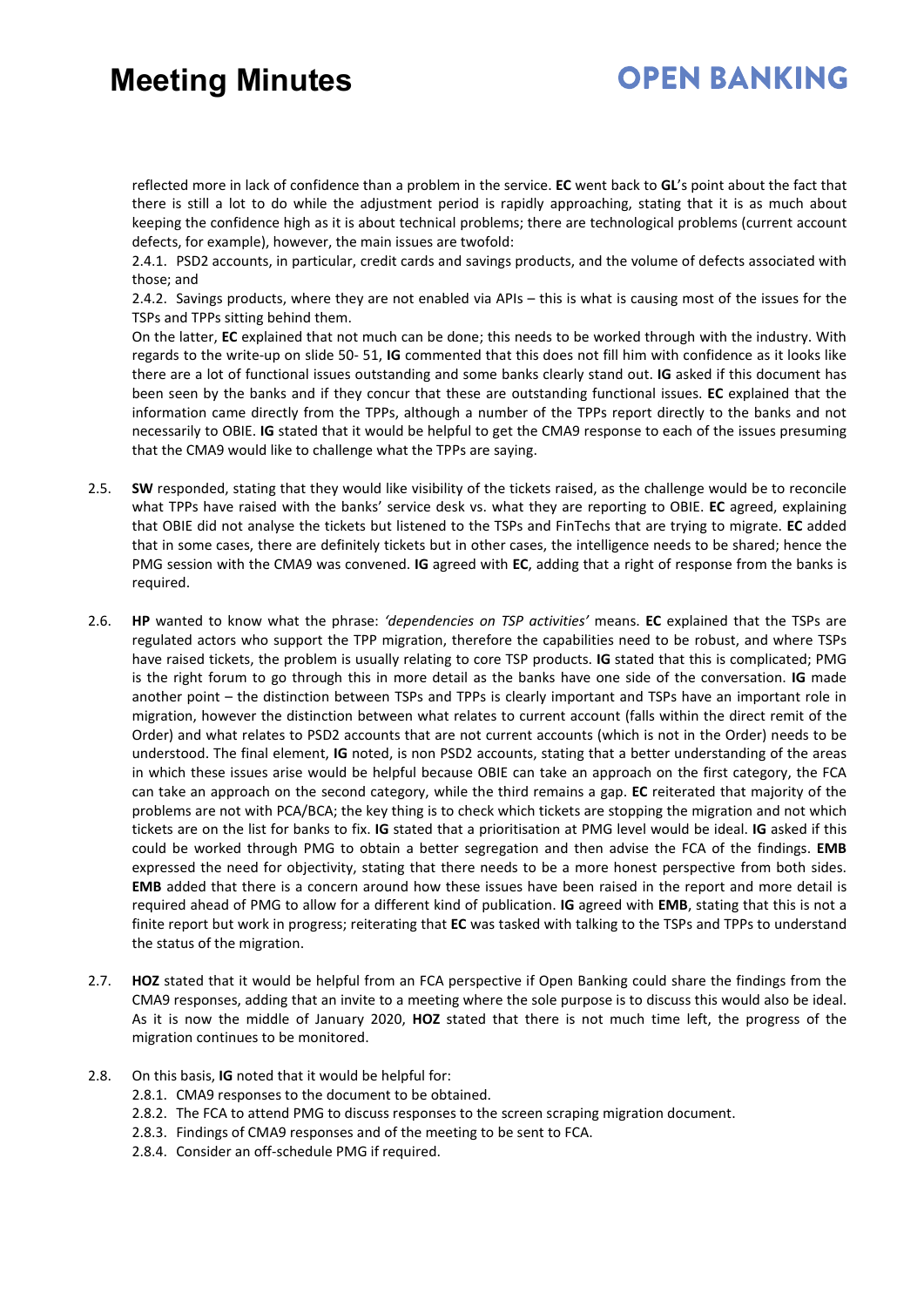# **OPEN BANKING**

### *ACTION – IESG\_2020\_301\_338 - Screen Scraping Migration – FCA to join a PMG forum to be scheduled week commencing 20 January 2020 to discuss screen scraping migration, including CMA9 responses to the document presented at IESG with a view for findings to be sent to the FCA. Due date – 30 January 2020*

- 2.9. **TS** asked if there is any value in distinguishing PIS from AIS as far as this discussion is concerned. **EC** explained that there is very little PIS screen scraping traffic in UK today.
- 2.10. With regards to segmentation, **RR** stated that from a Lloyds point of view, the three TPP respondents are some of the big dogs in the room and account for the lion's share of traffic, an interesting question would be what has happened to enable successful migration for those three and what is missing for the rest. **RR** explained further that **FR** and **MCH** have raised concerns about customer experience issues and it might be good to understand how many customers are affected by the TPPs that are struggling. **EC** explained that getting the customer numbers is difficult. **IG** added that the TPPs are as protective about their competitive information as the banks are. **RR** argued that the big ones are known. **EC** reminded IESG members that he had mentioned about focussing on the TSP issues and the defects, however, this does not necessarily mean that it is the banks that have to fix the issues, it may be on the TSP side, however, working between the banks and the TSPs would help resolve the issues.
- 2.11. **IG** stated that the objective of the paper has been achieved, it is not a report that is intended to name and shame, and this is only one half of the story - the first step to getting the right people in the room to flesh out these issues, prioritise the tickets and fix. **IG** strongly encouraged a PMG forum to happen the following week commencing 20 January 2020, with an additional need to think constructively about how to involve the FCA and engage TSPs.
- 2.12. **CA** expressed support for the approach; asking if anonymised specifics could be shared so that the PMG session can be productive. **EC** agreed, stating that he would like to do this individually with the CMA9 before PMG. **IG** stated that it could be a quick call with a member of the OBIE team, but stressed the need for the OBIE team to preserve the confidentiality of the TPPs in order as not to lose their trust. **CA** explained that it is about getting transparency with the data as there are cases where the TPPs think they have raised something, but unfortunately it has not registered, not gone to the right person or got lost in translation.
- 2.13. **GL** was happy with the actions. As a hunch, **GL** stated that there is probably a third of the screen scraping traffic that has been migrated so far, therefore two-thirds outstanding with only two months to go and TPPs are uncertain about how to progress their interactions with the two authorities dealing with this. **GL** explained that the tickets called notification 005 which go into the FCA is the rough equivalent of raising a ticket at the service desk, **GL** was not sure if they are fully cognisant of how to handle the interplay between these two. **GL** added that there is a lot being fed into the FCA but very little that comes back by way of acknowledgement that something has been received and being dealt with. **GL** stated that the OBIE service desk is slightly more practised at giving the responses afterwards, but given the regulatory requirement to report things relating to the APIs to the FCA, some joining of the dots between the two will be a worthwhile exercise because the FCA have offered a workshop to the TPPs to discuss circumstances in which regulatory notifications should be used. **GL** commented that if the regulatory notifications were working properly, then there would have been directions coming from the FCA to most of the ASPSPs to build the modified interfaces immediately. **GL** reminded IESG members that TPPs want high quality APIs and the situation at the moment, according to **GL**, is that none of the regulatory rules that are set out in PSD2 are being followed, therefore, if there is no extension to the adjustment period, solutions to these issues need to be found perhaps through co-ordination by the OBIE and service desk. **IG** stated that **GL**'s comments would be borne in mind by the OBIE and FCA, it is very important that the FCA join the PMG forum. **IG** added that if there are individuals who do not agree that the FCA should join, they should raise their concerns so that the OBIE can address them, and in the interim, the default position is that the FCA will join the next PMG forum.
- 2.14. **HOZ** agreed that further alignment is required and should be discussed and wanted to flag that when it comes to 005, the FCA have discussions about notifications received with ASPSPs. **HOZ** flagged that these are confidential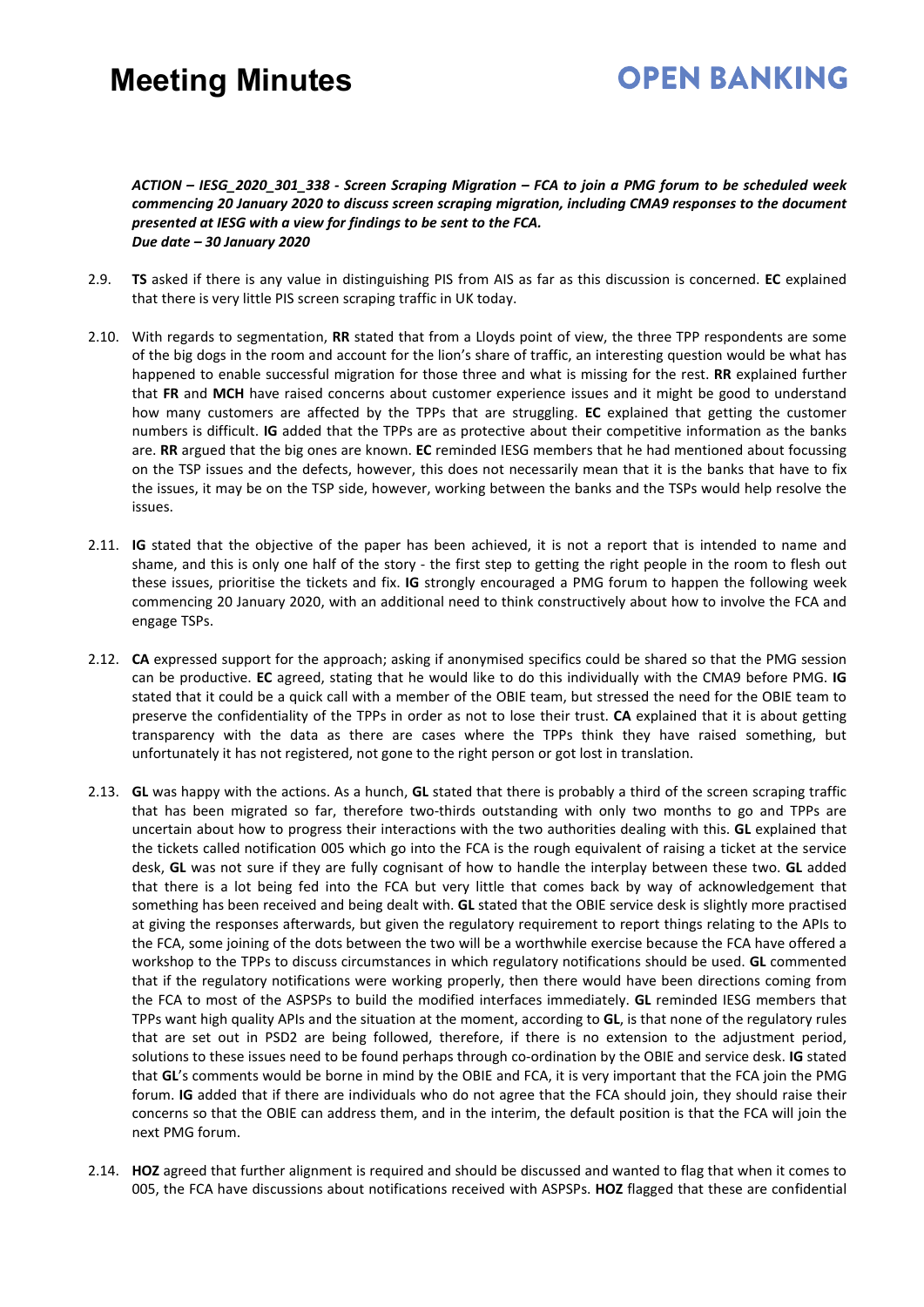# **OPEN BANKING**

discussions, some of which are not for onward sharing; however the FCA remains as transparent as possible. **HOZ** advised IESG members that there are fortnightly calls with the TPPs and issues raised are followed up with firms. **HOZ** stated that the FCA is monitoring through other sources and cognisant of the fact that the adjustment period will complete on 14 March 2020, the FCA is also aware of the importance of fixing any issues ahead of that timeline. **IG** stressed the importance of getting the work done as nobody wants an extension of the adjustment period.

### **2.b CUSTOMER EVALUATION FRAMEWORK (CEF)**

- 2.15. **IG** introduced the paper for noting, inviting **AA** to provide an update.
- 2.16. **AA** stated that as the focus has been on the revised Roadmap, this paper has not had as much time and input as it should have had, but stressed that the core point is that during consultation on this, there has been good feedback from those that have engaged, however, not as much as the OBIE would have liked. **AA** stated that this is partly because it has been complicated with indigestible content in the documents that have been sent out.
- 2.17. **AA** wanted a re-focus on outcomes, making it more consumable / digestible to identify the good and the bad, and understand where it relates to the Order, including unforeseen consequences or other outcomes. **AA** expressed the intention to increase engagement from IESG members.
- 2.18. **AA** explained that the content and input has enabled the OBIE team to get an idea of *what good looks like* and they are now working with the team at University of Bristol for a new version. **AA** explained that by February 2020, there should be more informative material that IESG members and members of the ecosystem can engage with. **AA** explained that the CEF should be able to identify risks and there will also be a suggestion of what specific issues exist. With regards to the next iteration, **AA**'s plea was for better interaction as since set up, this has been limited. **AA** added that this is to be able to determine whether the Order has been fulfilled.
- 2.19. **IG** stated that version 2 of the CEF is not due till end of March / beginning of April to finalise, however progress needs to be made to get there. **IG** detected that there is a lot of scope for potential misinterpretation of the CEF, and explained that there is a requirement to think about where perimeters are drawn and what the question that needs to be answered is. **IG** explained further that the questions to be asked are:
	- 2.19.1.What is the desired output?
	- 2.19.2.What does it do?
	- 2.19.3.Does it make recommendations to the Trustee, to the CMA, etc.?
	- 2.19.4.Is it a part of the monitoring tool?

**IG** explained that in terms of fulfilling the Order, there is a minimum that the CMA would be looking to see and all stakeholders need to have a view on this.

2.20. **FR** stated that this is one of her top priorities as it has been in discussion since 2017 and it was one of the things she negotiated, however, only one bank responded and the rest were consumer organisations. **FR** stated that they have involved a number of consumer organisations in the response and have looked at this in a level of depth that perhaps other stakeholders have not had the opportunity to do, and on that basis, she is happy to host and facilitate a smaller group to discuss lessons learnt. **FR** thought that it would be useful to help answer questions on scope and purpose, consensus in a smaller group (industry, FDATA, EMA) can then be drawn so that progress can be made. **FR** explained that it would be good to try to start quantifying the methodology of some of consumer and SME delivery benefits. **IG** welcomed the idea to avoid reinterpreting what has been done already.

*ACTION - IESG\_2020\_301\_440 – Customer Evaluation Framework - FR to facilitate a consumer roundtable to enable better understanding, particularly in terms of scope and purpose of the CEF. Due date – 26 February 2020*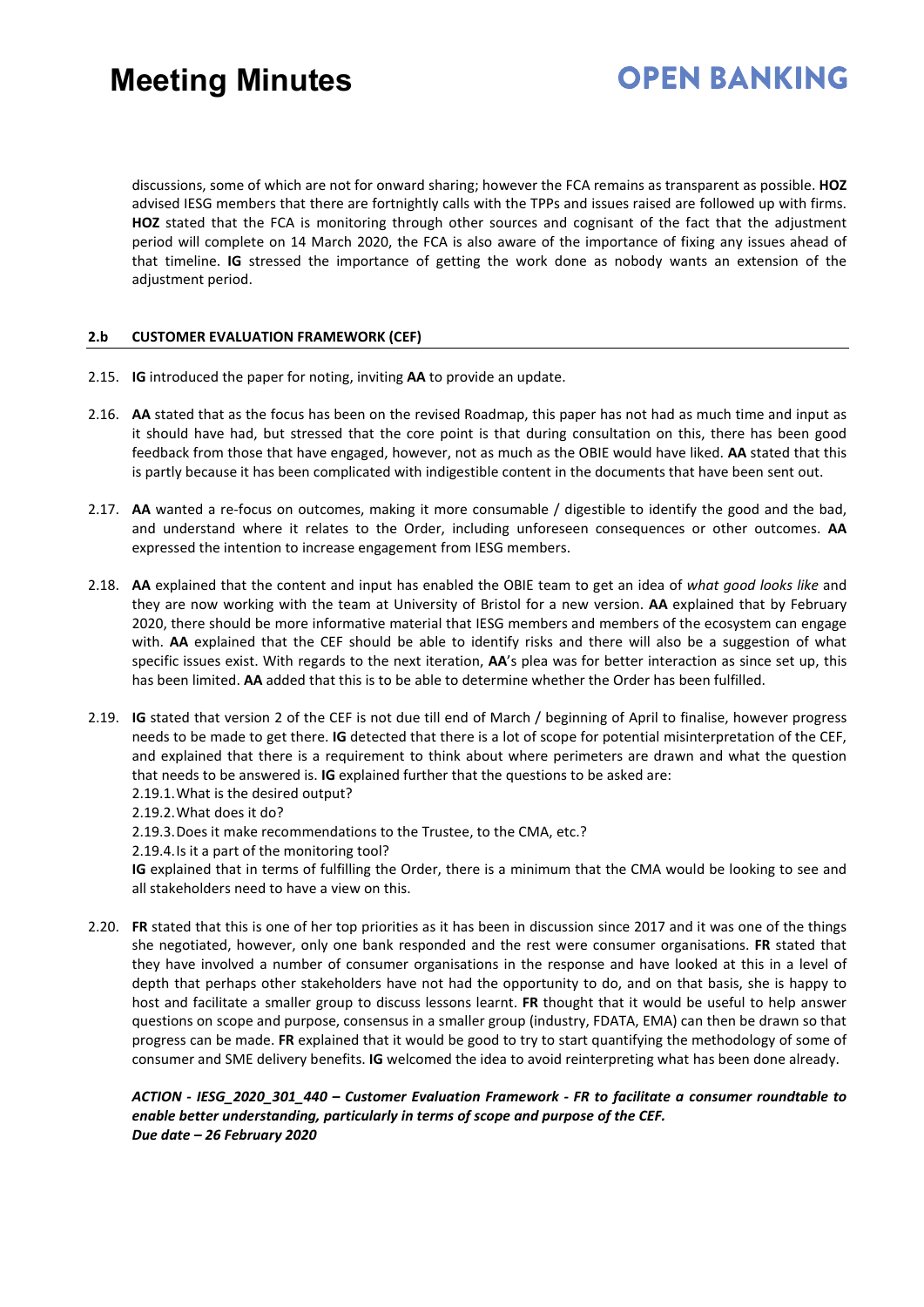# **OPEN BANKING**

### **2.c IMPACT OF SCA AND OTHER RISKS ON CONSUMERS (CONSUMER AND SME REPRESENTATIVE OVERVIEW)**

- 2.21. **IG** felt like there was some read across around the screen scraping migration element and asked **FR** / **MCH** to introduce the paper and next steps would be figured out.
- 2.22. **MCH** drew attention to the fact that the conversation regarding screen scraping migration has enormous consequences for consumers - ASPSPs, TPPs, TSPs have been discussed, the consumers (and in particular the small business consumers) need to be discussed. **MCH** pointed out that in the consultation, the big cloud accounting providers are mentioned who could have significant reductions in the quality of services provided to them; therefore there is a duty to consider a broader point of view – the significant roles that those businesses play in the economy. **MCH** worried that there will be a further convening in less than a month without knowing what the figures would look like or where the tickets would be, and there is a real threat to continuation of critical services to small businesses which are critical to the UK economy. **MCH** stressed that no number of JIRA tickets would avoid the significant crisis.
- 2.23. With regards to SCA, **FR** explained that it highlights the existence of direct consumer risks and these have been included in the paper (which **FR** hoped IESG members had read), adding that what is being sought is for the OBIE and IESG to create a consumer risk log where these risks are identified and mitigating actions discussed. **FR**'s aim was to ensure that things requiring further action are picked up. **FR** thought that distractions by technology and legislation mean that the downstream impact on consumers is rarely discussed. **FR** thought that there were other issues that could be addressed in this space, such as the implications around 90 day re-authorisation, the display of company name on statements, dashboards, onward sharing, etc. **FR** expressed keenness for IESG to consider the impact on consumers and if none are identified, then perhaps different lenses should be used. **FR** added that there are things that cause inconvenience for consumers like buffering and timing out (they create drop off and consumer disengagement) which create confusion; other things are missing – incorrect credit card balances which is a big deal for a consumer who is relying on information ahead of making a purchase as it means that from a consumer point of view, TPP services are not reliable or trustworthy. **FR** asked IESG to create a risk log, putting some effort into it, perhaps at PMG.
- 2.24. In terms of the three successful migrations that have happened (and whether or not they are scale players), **IM** asked if it is important to delineate between SME and consumer facing propositions, as one is slightly more complex than the other and some include more product types that are out of scope based on PSD2. **IM** added that with regards to the PMG meeting, it might be worth stating that this is what it looks like for the former as opposed to the latter, this is an important clarification. **FR** stated that the differentiation is important; however there are other consumer risks which the paper talks about, for example, consumers who are not going to be able to undertake SCA. **FR** emphasised that these other risks need to be considered and addressed, adding that the FCA has made some recommendations – has there been progress against those? Where are the FCA requests documented? **FR** stated that while the overall ask is for a risk log, the issues should be listed as well. **MCH** agreed that it is good to make a distinction, however, in the various manifestations of the entity through its various bodies, people will not identify the things that constitute the downstream risk so if they are not looked for, they will not be found. **MCH** added that the ask is for a mechanism for looking for them so that they can be found and reacted to, thereby avoiding bad consumer outcomes.
- 2.25. **IG** asked– are you advocating prioritising this, i.e. looking at migration issues first and then the longer list, or all in one go?
- 2.26. **CA** explained that there are three specific aspects to this discussion *(as detailed below)* and the examples given are valid, Barclays is on-board and agree.

2.26.1.Migration from existing services to new API driven services, which is the most immediate in terms of the deadline.

2.26.2. Strong customer authentication (SCA) and consumers' utilisation of SCA across many different journeys – this is in hand with the work being done by the FCA and being dealt with by UK Finance. Everything is about ensuring that the breadth of consumers can access different services by SCA, and if it is helpful, **CA** stated that she would be happy to have a conversation with **FR** and **MCH** about the process.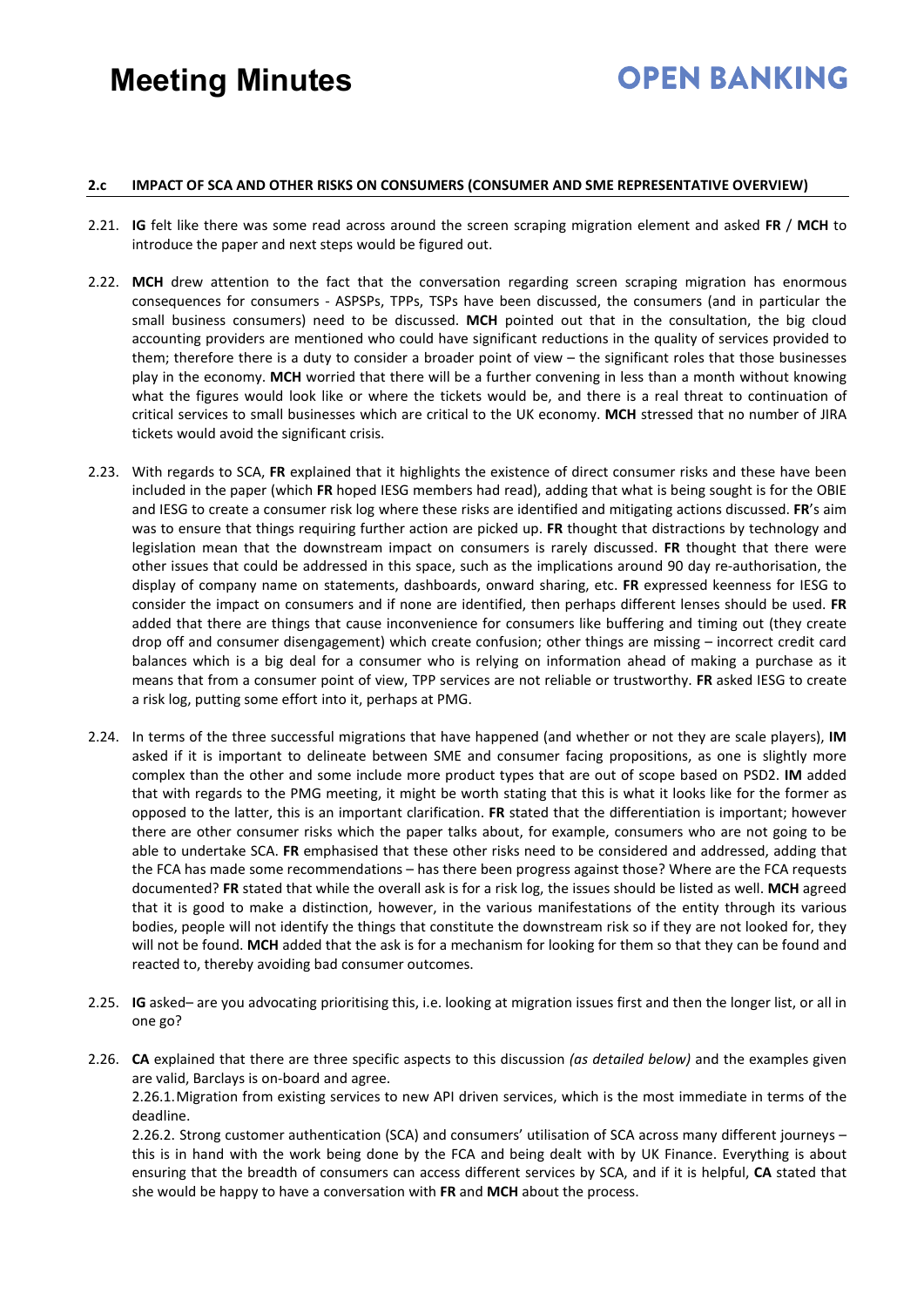## **OPEN BANKING**

2.26.3.The broader Open Banking improvement of consumer outcomes – for example, onward shares where there is an action around documenting some of the potential risks, but also evidencing where those risks are coming to fruition and deal with them in a prioritisation order.

- 2.27. **FR** agreed with the different things that had been identified and encouraged IESG members to engage with the Consumer Advisory Panel at UK Finance and consumers in those organisations. **CA** stated that there is someone from the Consumer Advisory Panel that sits on the FCA Steering Group. **FR** stated that she had not seen any publications around those specific items.
- 2.28. **FR** explained that the other aspect is the longer list of risks and issues and how these are picked up as there are differences between risk and issues – for risks, the idea would be to mitigate before they materialise into issues. **CA** stated that the list should be simply what the current list of risks is and what controls are in place, including evidence and then prioritisation. **FR** stated that this has to be owned and led by the industry and not by **FR** and **MCH** as stakeholders at IESG. **FR** would like to see this treated with the same importance as what is mandated and what is not.
- 2.29. **IM** thought that IESG members had been through this exercise before in the form of the onward sharing and data piece. **IM** thought that this was discussed with the FCA, including perimeters and overlapping regulations. **IM** stated that if regulations change, they need to be explored with the relevant regulators. **FR** stated that there should be a risk log of items where there is potential detriment and if some of the work is repetitive, then it can be deprioritised. **IM** added that some will be technical and others will probably be about regulation. **MCH** stated that the need to ensure TPP confidence has been established, there also needs to be consumer confidence as an absence of that leads to a lack of engagement and lack of engagement means a lack of success at the CMA's Open Banking remedy.
- 2.30. In pulling some of the strands together, **IG** commented that nobody is debating whether this activity should be undertaken; rather, the question is how, whilst being aware of the limitations of Open Banking (not least the scope as it relates to current accounts). **IG** thought that chunking it up as referred to by **CA** and **FR** suggests makes sense. **IG** stated that if UK Finance is continuing with the FCA element, it makes sense as this will cover a much broader remit than just Open Banking. **IG** added that this could be picked up at PMG. With regards to the longer list of issues that may arise, **IG** stated that could be picked up by the FCA as and when those activities occur or it could be placed within the Consumer Evaluation Framework (CEF) element that is being pulled together at the moment. **FR** did not want to see this diluted within the CEF as it is a risk log within IESG's capacity. **CA** added that banks have risk logs for Open Banking products and propositions as it is part of being a responsible organisation and would be happy to work with **FR** over the next month to collate a list of current risks, including an articulation of where it sits in terms of control environment, followed by a recommendation that can be shared with **IG** ahead of sharing with the rest of IESG.
- 2.31. **IG** appreciated the offer, stating that he would like someone to write it up into a recommendation for OBIE, the concern being that OBIE might fall foul of scope. **IG** added that so many of these issues could be applicable when the customer experience is looked at across multiple products and may need to be fixed in entities that are not OBIE. **IG** stated that he would like to see the OBIE contributing in some form, but stated that it would be encouraging for **CA**, **AA**, **FR**, **MCH** to think through which pieces are not covered. After this is done, **IG** stated that the secretariat (**SC**) should be informed so that it is brought back as a recommendation.
- 2.32. **HOZ** stated that there are number of things that could be taken offline, but in terms of general information around the SCA point, the FCA has communicated and discussed with all major banks about understanding what the other plans are for SCA. **FR** thought this was helpful to hear and thought a one-page briefing for consumer organisations that have customers talking about consent would be helpful. **CA** stated that the focus of that group will be merchant engagement, but one of UK Finance's top priorities is to look at vulnerable customers, including people who are not digitally included.
- 2.33. **DF** added that there is a meeting with himself, **FR** and **MCH** pending, but wanted to mention a couple of things. **DF** stated that some of the things mentioned are alarming – '*erroneous and missing transactions',* for example.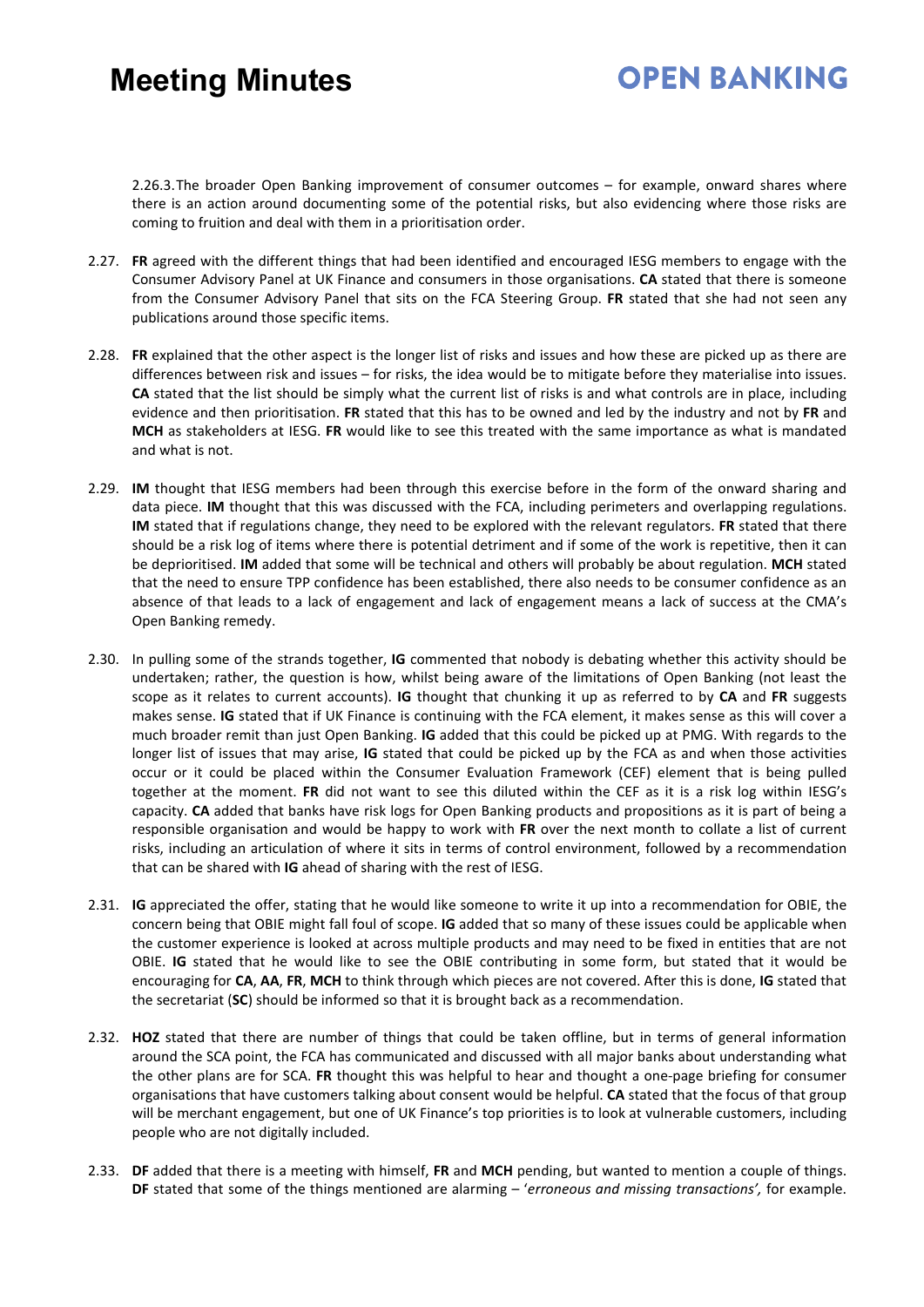## **OPEN BANKING**

**DF** stated that he would like to get as many tangible examples as possible, including background to be aware of from a monitoring perspective to see if there is a role for the OBIE to play.

*ACTION – IESG\_2020\_301\_339 – Impact of SCA and other risks on consumers (proposal by Consumer and SME representatives) - FR/CA/MCH/AA to meet to discuss the possibilities of collating a risk log, after which the secretariat should be advised of when it will be ready to come back to IESG. Due date – 26 February 2020* 

### **2.d REVISED ROADMAP – CONSULTATION SUMMARY**

2.34. **IG** introduced the paper, stating that the best way to spend the time is as stated below:

2.34.1. Get a refresh on overall process from **AA** to understand where this has come from and where it is heading to.

2.34.2. There have been stakeholder representations that have come in over the last couple of weeks; **AA** will give an overview of those.

2.34.3. **IG** will give some reflections as to where this currently sits as a Roadmap compared to version 2. (**IG** informed IESG members that for convenience this has been printed out for each member in the room and provided via email to IESG members on the phone).

2.34.4. **BR** will say a few words around the scope of the revised Roadmap exercise.

2.34.5. This will then be opened up for discussion; **IG** will try to address the conversation to ensure that some of the most contentious points are covered with everyone's input.

2.34.6. Final discussions on what the revised Roadmap should look like.

- 2.35. In terms of process to date, **AA** stated that for phase 2 of the consultation, the OBIE received thirteen written submissions across the CMA9 and UK Finance, with a good response from TPPs and FDATA (as a TPP trade association). **AA** described the responses as good, with a constructive levels of engagement from across the ecosystem - CMA9, TPPs, trade associations and the consumer and SME representatives; these clearly articulated what they are looking for from the revised Roadmap and from the rest of the process of delivering the Order from a consumer perspective, which has been particularly helpful. In terms of next steps, **AA** stated that the OBIE has consolidated some of the feedback from the stakeholder representations and there will be a conversation between **IG** as Trustee, the CMA, and other regulatory authorities like HMT, the BoE, FCA, etc. in the week commencing 20 January 2020 to discuss current status. The Trustee will provide his final recommendations on the revised Roadmap to the CMA around the end of January 2020.
- 2.36. **AA** stated that OBIE's objective is to provide support to the process described above and to ensure representations are adequately articulated.
- 2.37. In terms of summary of what was received, **AA** reiterated that there was a constructive level of responses and that there is a level of emerging consensus which is around improving performance and availability. **AA** stated that different words were used to describe these – some referring to this as stability and resilience, whilst others referring to performance and availability, but there was a recognition that more work needs to be done.
- 2.38. **GL** stated that these are not Roadmap items, and that the Roadmap should be about new things and not how to make existing things work. **AA** explained that the revised Roadmap has been written in such a way that it is about what work needs to be done to ensure the delivery of the Order and clear advice and feedback received from all parties is that performance and availability need to improve to meet the requirements of the Order to enable TPPs to connect and offer their services. **AA** added that whilst there is an understandable point of view that this might have been an objective before and perhaps should have been done earlier, it is still outstanding work that needs to be completed. **GL** agreed.
- 2.39. **AA** stated that the first theme was around whether a revised Roadmap is needed at all; this is because a number of actions were in plan and stakeholders wondered whether the plan could not just continue.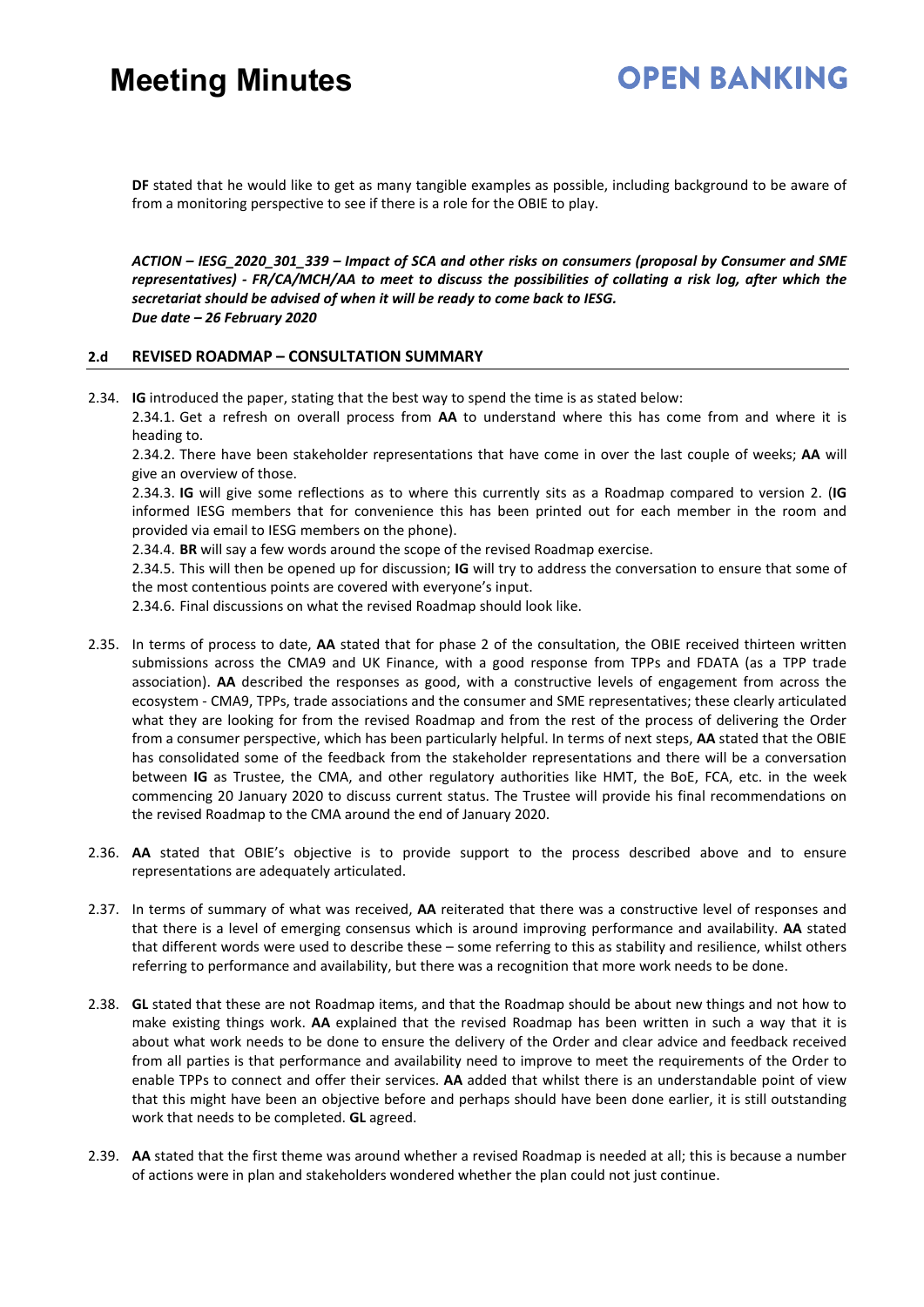- 2.40. **AA** stated that there was some feedback about whether the future of OBIE should be determined before the revised Roadmap or whether they should be separate pieces of work.
- 2.41. **AA** explained to IESG that there was a concern around the scope; there were a range of different questions related to whether items fitted within the scope of the CMA Order and indeed, therefore, the revised Roadmap.
- 2.42. In terms of the need for this exercise, **AA** explained that TPPs universally agreed that a lot more work needs to be done, and so were keen that the revised Roadmap becomes part of the CMA Order. **AA** added that there was also a view from the consumer and SME representatives that there is significantly more work to be done to meet the requirements of the Order and they wanted to see evidence that the Order has been achieved before the future state of the OBIE can be considered.
- 2.43. In terms of scope (without analysis of legal arguments), **AA** explained that there were questions from the CMA9 around the link of some of the revised Roadmap items to adverse effect on competition and the original intention of the CMA Order, wanting to see a closer relationship between items on the revised Roadmap and those AECs.
- 2.44. **AA** added that there were specific comments about impact assessments and whether the individual items in the proposed revised Roadmap reflected the results of any impact assessments.
- 2.45. **AA** went into specificity around scope, explaining that one of the core items referred to by many of the CMA9 was ecommerce, the provision of PIS services and associated functionality required by the Order. **AA** reminded IESG members that this was a core point that was mentioned in the previous meeting and some of the stakeholder representations from both UK Finance and members of the CMA9. **AA** explained that the point on ecommerce relates both to ecommerce payments and some of the authentication functionality points that were referenced in A7, is root cause analysis. **AA** added that it also refers to some of the points around performance benchmarks (whether there was a need for performance benchmarks to enable ecommerce) and some of the use cases underlying VRPs.
- 2.46. With respect to sweeping, **AA** stated that there were some comments, though not universal from around the CMA9 on whether sweeping is referenced in the Order (whilst it was clearly referenced in the report). **AA** stated that this leads to some of the SME and consumer representative responses which were clearly that the Order is about facilitating certain use cases, one of which is facilitation of unbundling enabled by sweeping.
- 2.47. In terms of the points around scope, **AA** explained that there were helpful points around providing balance to this debate from TPPs, with one TPP stating that the CMA9 were taking a narrow view of whether the objectives of the CMA Order were deemed to be met or not; they argued that what is required is a vision of what it is that the Order is trying to achieve.
- 2.48. With regards reverse payments, sweeping and indeed VRPs (which were often bundled together by respondents), **AA** stated that it was felt strongly by TPP respondents that they wanted to see VRPs as mandatory rather than just a standard build, they felt that sweeping was critically important and wanted to see it delivered more quickly. **AA** stated that the responses from the BRC indicated that they felt it was important that functionality be provided to enable competition to other forms of payment in retail.
- 2.49. Going back to the helpful response from the SME and consumer representatives, **AA** stated that they were talking about use cases, they wanted to ensure that what are enabled by the Order are some specific use cases that were referenced in the CMA report, such as unbundling of overdrafts, sweeping to avoid overdrafts and sweeping into interest bearing accounts. **AA** added that the importance of price comparison was also mentioned. **AA** stated that they mentioned the importance of the Customer Evaluation Framework which came through in previous conversations and linked to that piece of work, they would like to see consent journeys, consent management and TPP codes of conduct which was referenced, which did not go as far as the consumer and SME representatives would like to see.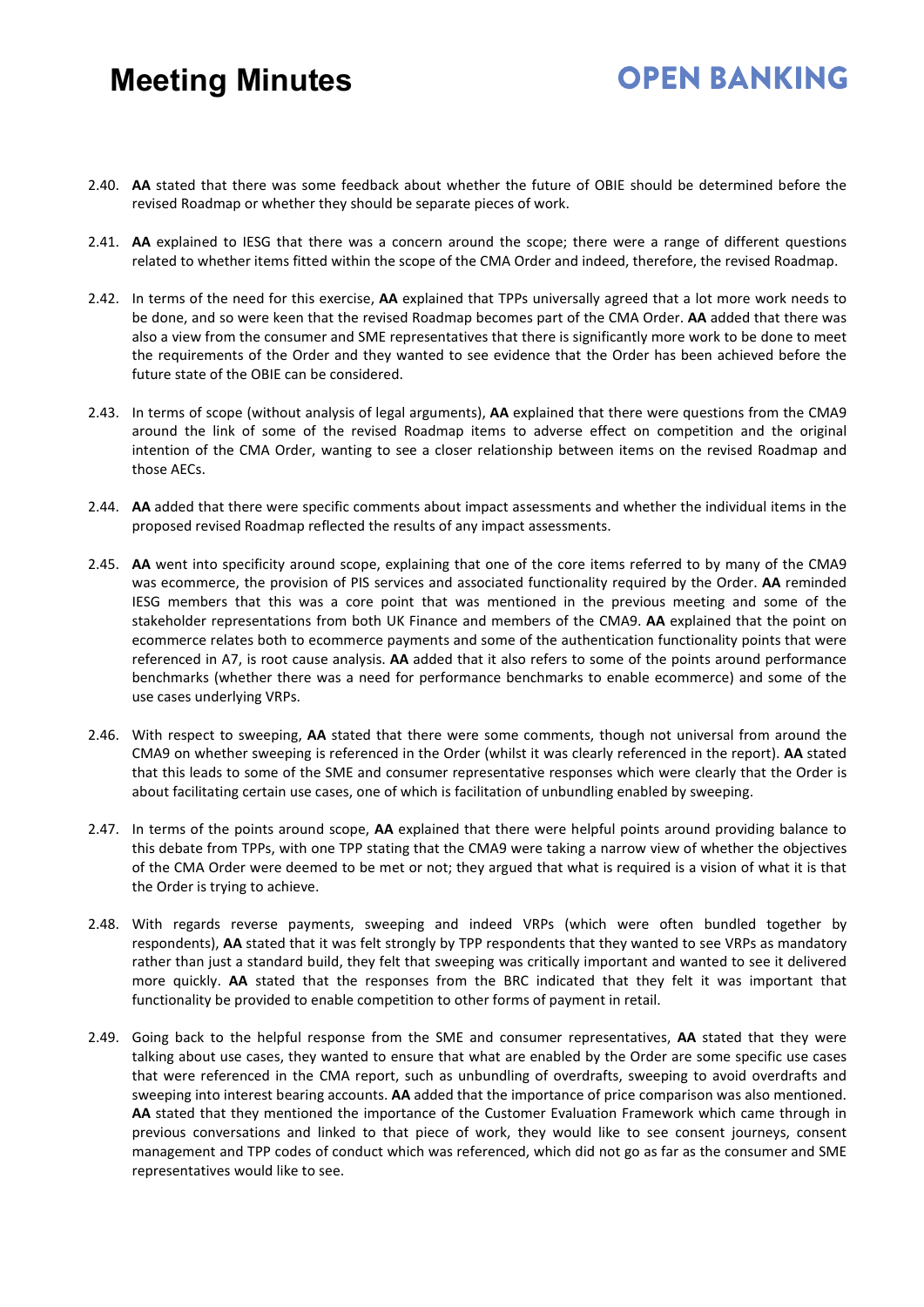2.50. **AA** referred back to the point on stability, explaining that there was more commonality with different parts of the ecosystem. **AA** stated that the CMA9 would like to see a period of stability where there is no new functionality being introduced by the OBIE, some of the items require more time than others to evaluate and implement, adding that there was a view from one TPP that the CMA9 need to resource up to deliver the requirements of the CMA Order now and any extension to the stability period is unnecessary – the Order provides that the CMA9 should provide the appropriate level of resources required to deliver.

**OPEN BANKING** 

- 2.51. **AA** referred to stability, ecommerce, scope and whether or not the revised Roadmap is required, explaining that these were the core of the representations. **AA** identified these as the key themes and did not want to go into more detail, but instead, wanted everyone to be on the same page in terms of the divergence of views around some of the core items on scope and necessity of the revised Roadmap.
- 2.52. **IG** explained that his role as the Trustee is to understand the diversity of opinions and to listen with the support of the OBIE team and then form a view on the revised Roadmap to take to the CMA. **IG** found the overview of the individual items helpful and recognised two things:

2.52.1.There is a huge divergence of opinions which is unsurprising and indicative of the journey that the programme has been on, but there is also a lot of commonality.

2.52.2.The job of the Trustee is to bank the commonality and balance divergence so that there is a trade- off.

**IG** stated that a fair and common ground needs to be found. **IG** explained that it would be helpful to think of this as a package with inherent trade-offs identified. In terms of individual items and looking at these in isolation, it is a bit hard, but **IG** wanted to use this opportunity to get perspectives from around the table on both the package as a whole, the trade-offs and individual items if that is what people feel most strongly about; however, before that, **IG** wanted to put one thing to bed – why there is no mention of the future of OBIE in this revised Roadmap. For this discussion, I**G** handed over to **BR**.

- 2.53. In reading through the submissions received, **BR** stated that he became aware of a possible misconception or perhaps lack of clarity on the relationship between this process that is being undertaken now and the process of deciding on the future governance of Open Banking, including the work that UK Finance is doing with the CMA as participants. **BR** thought it might useful ahead of the rest of the conversation to try and clarify what the scope or function of this particular process is. **BR** explained that it is basically set out in the penultimate paragraph of the letter that the CMA wrote to **IG** which has been seen by all, that having gone through the achievements that all stakeholders have contributed to over the last two or three years, that the job is not yet completed. **BR** explained further that the job is not to get Open Banking done; the job is to get the Order implemented. **BR** stated that getting Open Banking done may never happen as it is a journey and not an event. The purpose of this exercise, therefore, is to hear from **IG** (in his judgement as Trustee) as to what more needs to be done by this group in order to deliver the requirements of the Order. In the process of doing that, **BR** stated that really good ideas and terrific improvements to Open Banking might be identified and stakeholders around the table might agree to, but they may not be strictly within the remit of the Order. **BR** explained further that it is precisely those types of ideas that will feed into the other process – the best arrangement for the governance of Open Banking in the context of other initiatives (most obviously Open Finance and how the governance of Open Banking would fit in). **BR** reiterated that the job here is to figure out what more needs to be done by this group to deliver the Order, a narrow focus which is separate from the broader question of the future of Open Banking. Once what needs to happen in enabling delivery of the Order is established, **BR** stated that this would be a better indicator of timescales and resources required by the OBIE to perform the remaining functions of delivery of Open Banking. **BR** hoped that this provides clarity around the distinction between the two processes.
- 2.54. **RH** repeated the phrase by **BR** 'fulfilling the Order', explaining that **BR** had previously stated that '*the Order will never be fulfilled'*, and asked for clarification. **BR** clarified – the Order can be implemented, but Open Banking may never be done as it may morph into various other things whilst improvements the CMA may not have thought of at the time are identified, but that is not the function of this review. **BR** stated that the responsibility of this review is to deliver the implementation requirements of the Order as opposed to getting Open Banking fully built.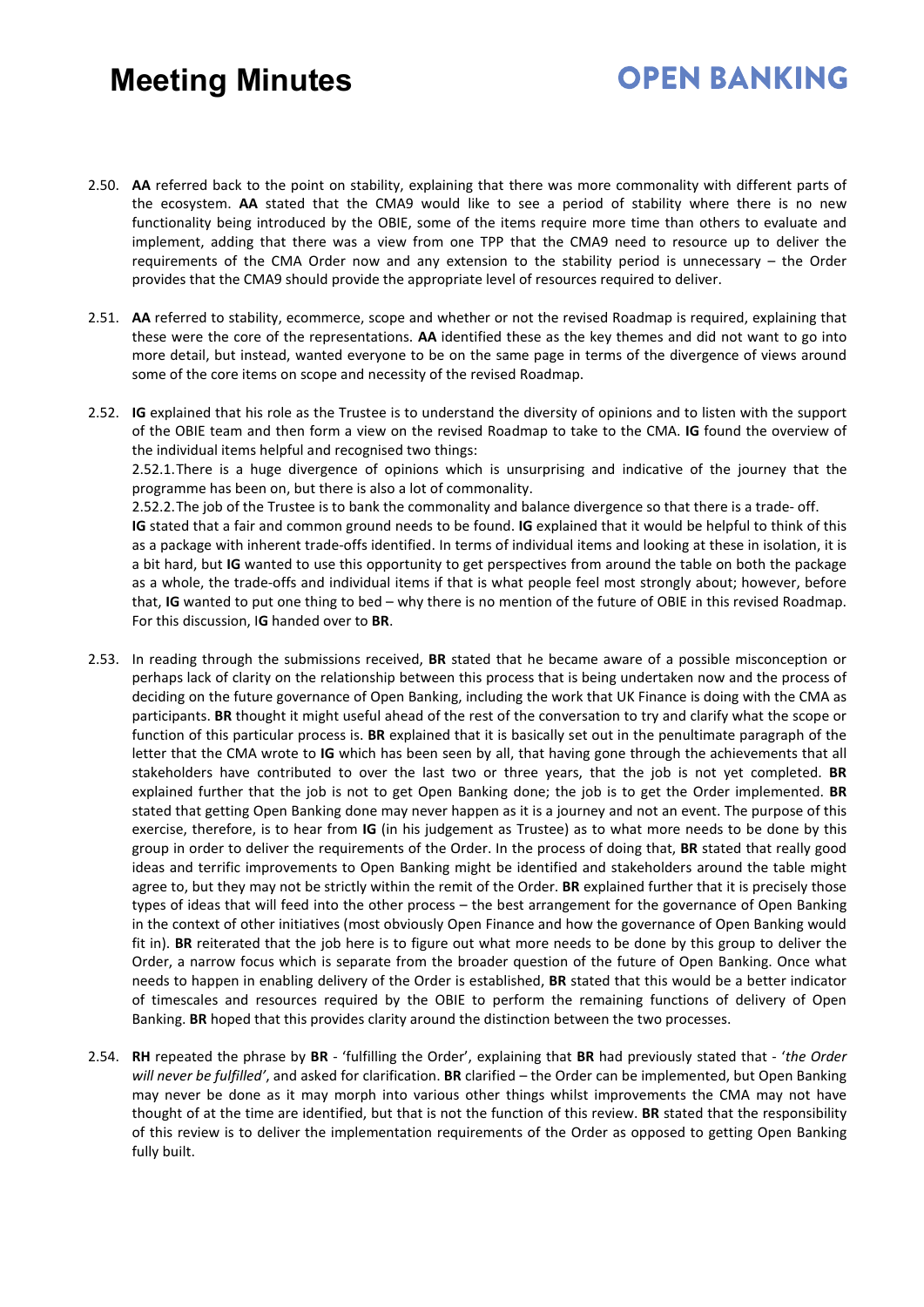### 2.55. **IG** stated that there were comments like *'when are you doing mortgages?'*, *'what should the governance look like?'* and *'when are non-CMA9 going to pay for things?'* which are not referenced in the Order and essentially, in a different consultation involving the government, FCA and UK Finance will form part of that consideration.

- 2.56. **RH** stated that ecommerce is not part of the Order. **IG** responded by stating that it is **RH**'s view which is not shared by all stakeholders.
- 2.57. **CA** thanked **BR** for the clarification, and asked if this would be the final iteration of the Roadmap. **BR** commented that this depends on what comes out of the revised Roadmap; however, the notion is that once the Order is delivered it is delivered. **BR** stated that other projects may build on what has been done here; the CMA has no more powers after that.
- 2.58. **FR** asked whether the criteria for fulfilling the Order include functionality that ensures that the original use cases that were put forward as being solutions to the failings of the market are in fact delivered. **BR** explained that the Order is the Order – it sets out specific deliverables, but also grants a degree of discretion to the Trustee as when the Order was written, all the details of what needs to be delivered were not clear. **BR** stated that a number of use cases were named in the report in the hope that the Order would deliver those, and there were general provisions of the Order which became subject to more specific definitions as time went on. For example, **BR** reminded IESG members that the Order states that transactional data should be available continuously to the TPPs with no specific definition of what 'continuous' means. **BR** explained that the definition has now been clarified. **BR** stated that there are many areas where the Trustee has discretion about interpretation of the Order and what the delivery expectations are.
- 2.59. **FR** stated that one of the things that some consumer organisations talk about is a lack of awareness amongst consumers, stating that there needs to be products that bring trust. **FR** added that there is no reassurance to the SMEs about the security and guarantees regarding the use of data. **FR** asked if communication (building trust in the ecosystem) is in the Roadmap. **BR** explained a need for a Trustmark and for confidence in the entire ecosystem was referenced, but did not specify that this should be delivered in a particular way.
- 2.60. **FR** stated that one of the concerns raised was that there is no evidence that the Order has been delivered and as there is no clarity on what the criteria for delivery is beyond a Roadmap, which ultimately **FR** did not think, signals the delivery of the Order, this is at a standstill. **FR** hoped that in focusing on the consumer outcomes and the CEF, this might help, but there is a requirement to be clear on the purposes of the entity and what would be the indicator for evidencing that the Order has been delivered.
- 2.61. With regards to sweeping between someone's account for overdraft charge avoidance, **FR** stated that there is no single product – there are a very few offerings where people are automatically sweeping their accounts, while in other circles, it would be scoffed at to say that this is delivered when consumer numbers have not been published and the types of products that the CMA Order envisaged on the market do not exist and regarding the products which might be of value, nobody is sure. **FR**'s query was not just whether this is the last Roadmap, but also: *'on what basis do we judge that something has been delivered?'* and added that this is not just about the functionalities on the Roadmap.
- 2.62. **IG** explained that the Roadmap itself is a component of the Order and explains what work the CMA9 have to undertake in order to get on with the process of delivering the Order. **IG** thought it would be good to spend a couple of minutes thinking about the potential package of activities, noting that the recommendation has not yet been determined; though this builds on the consultation, recommendations and the Roadmap. 2.62.1. **IG** explained that there are necessarily some trade-offs and he would like to see this as a package meaning that the Roadmap is a continuation of the activities that were being undertaken in 2019 and there are no new items that are put into this revised Roadmap. **IG** explained that the reason why there are some items in this revised Roadmap is because they were not completed in 2019 and there could be many reasons why they are still outstanding. For some other items that had been planned but never started, **IG** stated, for example, the moving goal post around PSD2 did contribute to that. **IG** did not believe that the job is done and provided a status report to the CMA in October 2019 indicating that – this was made public to IESG. **IG** added that in that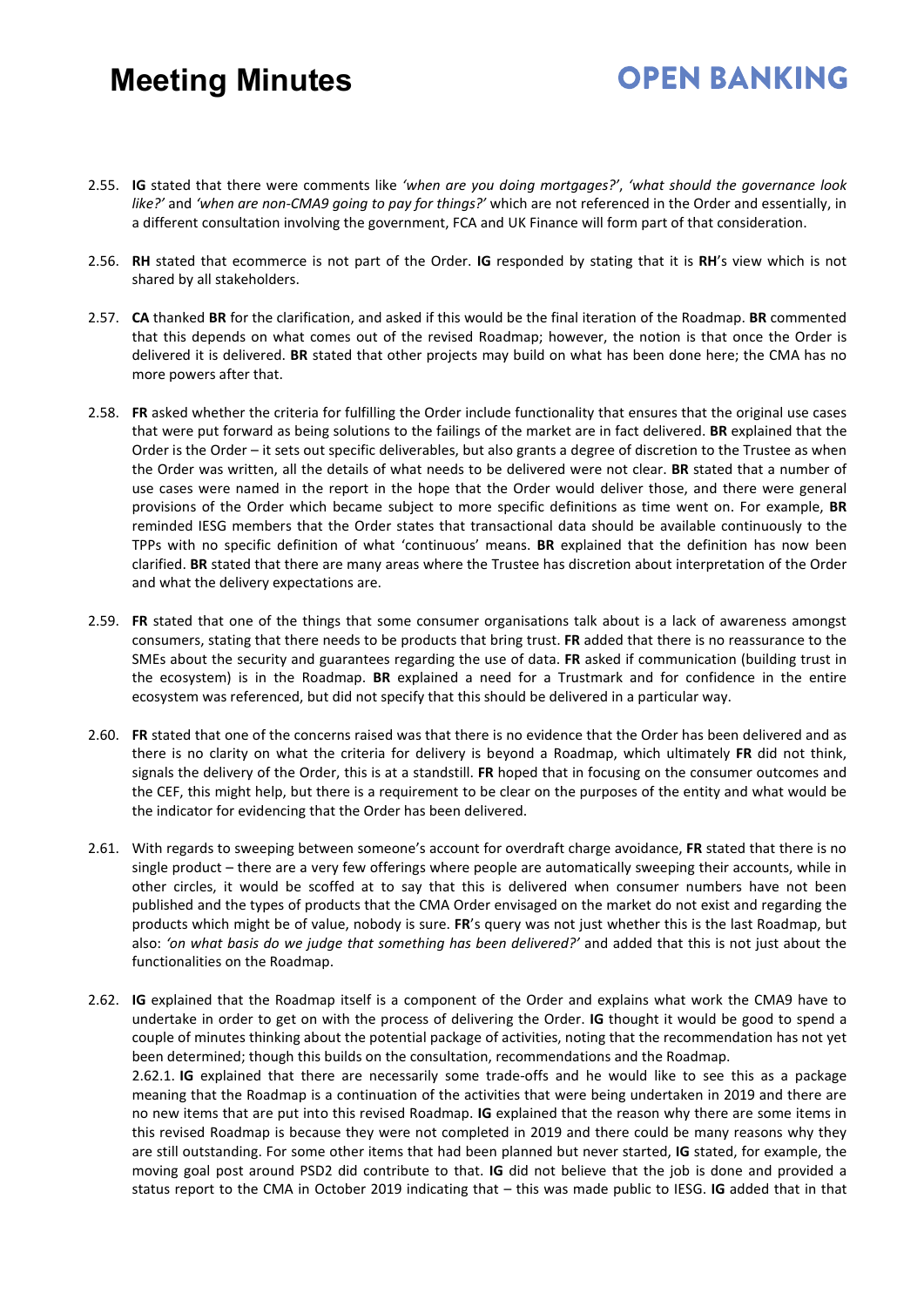## **OPEN BANKING**

report, there were some recommendations as to items which should be considered, however, from a Trustee perspective, there are no new items in the revised Roadmap.

2.62.2. In looking at the progression of the consultation thus far, **IG** explained that some of the items (factually, seven) have been removed. While some of this is due to tidying up, **IG** explained that the one that stands out is the Trustmark which (as mentioned by **BR**) was identified in the Explanatory Note to the Order, however, the team are increasingly of the view that if there is no support, then it is a somewhat futile exercise regardless of what it says in the Explanatory Note. For that reason, **IG** stated that it would, therefore, be a point to be considered very carefully.

2.62.3.**IG** stated that there is time for what has been termed *'a period of stability'*. **IG** explained that it is in everyone's interest that the banks can produce high quality, well-performing APIs, recognising that there is frustration amongst TPPs at the delay, not least of which because some of these FinTechs have built business critical businesses, business plans, equity fund raisers, etc. on the back of this when time is not necessarily a resource in abundance. **IG** also recognised a significant degree of frustration from the regulators and the CMA that this is not happening within expected time frames. **IG** stated that with version 2, there was a degree of time afforded to the CMA9, which did not require a material implementation culminating in a period of 15-18 months, but the request has come for more time. **IG** explained further that the team has recommended effectively two drops within the next six months, being P2 (notification revocation) and P7 (reverse payments) under the old Roadmap and the question is whether this should be increased even further. **IG** explained what he was keen to get out of this conversation: if more time is given to the CMA9 to work on performance, will there be assurances that performance will be delivered so that this does not become a recurring position in 2020. **IG** felt it was important to recognise that on the one hand, some of the CMA9 are asking for speeding up of the end of the Order, while other CMA9are asking for more time to deliver the Order.

- 2.63. **IG** was happy to use this forum to get a steer from stakeholders as to how to proceed. **IG** stated that this is a forum to discuss individual items, but would like to start with some of the macro elements.
- 2.64. **TS** stated that **FR**'s analysis from a business point of view (EMA) is true in the sense that the business would be looking to what changes in the market place in terms of opportunities and abilities to offer new and other products and to what extent these would be sustained within the next stage. **TS** stated that two points come to mind:

2.64.1. VRP

2.64.2. Authentication methods

**TS** was unsure as to what extent these two would be key in the ability of people to offer specific products that are going to be useful to consumers; there are a bunch of PIS and AIS providers who think that alternative means of authentication is important for what they do and recently, there have been conversations about creating physical card type products that use PIS interfaces at physical point of sale which would be impossible with the redirect approach. **TS** stated that as these are not mandated, it would be an interesting focus.

2.65. **GL** stated firstly that he is broadly happy with the revised Roadmap. Secondly, **GL** noted that FDATA's representation in the Phase 2 process made no mention of anything relating to technology or performance on the basis that there was an assumption that these are requirements that everybody is urgently working on, therefore, non-performance was focussed on exclusively. **GL** stated that this leads to things like revocation or refunds which are not in the Order but well supported. In terms of customer redress, **GL** explained that there is a view collectively in the community that the implementation of a process of customer redress has completely failed and this needs to be re-energised; this includes contemplating more detailed conversations with the FCA and the ombudsman and the firms that provide insurance under PSD2 to the TPPs to ensure that there is a process through which customer redress will be properly managed and to stop focussing on technology. **GL** stressed the need for a system that works and actual training that works. **GL** added that in order to fulfil the elements of the Order, to stimulate innovation and competition in retail banking, there needs to be a data sandbox – this has been sought through the Open Up Challenge and separately P14, these need to be brought up to the top of the pile to ensure delivery. Thirdly, **GL** expressed the continued frustration in the market and at IESG at the MI, stating that the MI provided to FCA and MI provided by Open Banking are different. In **GL**'s view, an instrument that measures technology; this should be a simple tool that does the measurement universally and states whether things are right or wrong and is transparent, uniform and always available in the market. **GL**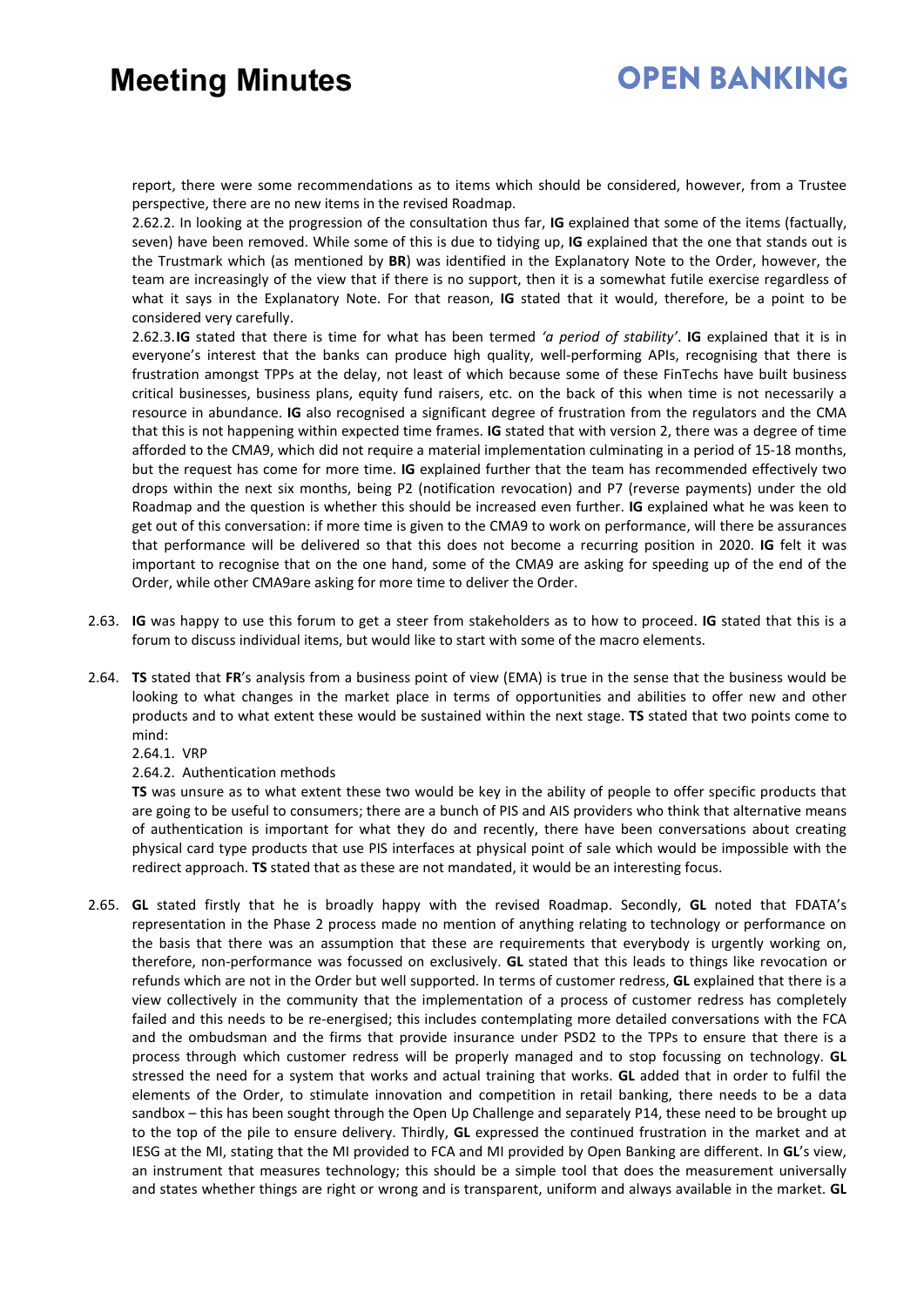## **OPEN BANKING**

feared that failure to do this would lead to a recurrence of incidents like October 2019 when there was a discrepancy in the figures reported by OBIE for Nationwide vs. what the FCA were reporting. **GL** stated finally that anything further on 90 day re-authorisation would be gratefully received and did not think that the execution of payment initiation services has met the requirements of the Order due to the authentication issues.

- 2.66. From the point of view of the wider market, **AE** explained that UK Finance represent different firms and institutions and the aim is for UK Finance to enable those firms to compete effectively and there seems to be a two-tier system. **AE** noted that some of the items have previously been on the Roadmap and have made the grade into that, nevertheless it is coming up to a stage where the CMA9 are reaching a point where their open deployments are very high in the market and there is concern around competition. Other than that, **AE** was reiterating the point that completion of the Order is important to reach so that further innovation can be enabled and the wider market can start to input and work towards the Open Banking agenda. **IG** asked if he was suggesting that some of the non-CMA9 is locked out, as the Standards are always inclusive. **IG** and **AE** agreed to pick this point up offline.
- 2.67. **MC** stated that his understanding is that PSD2 was intended to be about maximising harmonisation of legislation, a level playing field for all. **MC** added that scope items for all things that go beyond PSD2 that are only mandated upon the CMA9 and not the others can create a two tier system and could start to have unintended consequences around the banks' ability to compete effectively in that ecosystem. **MC** stated that this is a key point / principle which have been raised bilaterally and at detailed level through the consultation. **IG** stated that **MC**, **AE** and himself could pick up offline to understand better. **MC** also wanted to respond to the key question around *'what is a reasonable amount of time to focus on resilience?'* and what assurances are there that it will achieve the desired outcome. **MC** stated that it is difficult to guarantee an outcome, but assurance can be given that the resources are effectively deployed for a prioritised set of things that anticipate a meaningful outcome on the response time, quality, error waits and availability. **MC** added that it is not about an unwillingness to put people on it, but there is a finite access to skills and technical capability in the market place, with a finite set of safe implementation slots across the technology space which is being managed for fifteen million members and 3.8 million that use internet banking; the prioritisation and management of the change has to be undertaken carefully. From **MC**'s point of view, a *'reasonable amount of time'* to focus on resilience should look like *'until we have materially got through the broader challenges on strong customer authentication'* because there are key risks associated to that and to not add functional scope to that during that period. .
- 2.68. **SW** recognised that competition has changed in the current account market since the investigation was kicked off in 2014 and customers have opened up other bank accounts. In terms of delivery of the Order, SW explained that this should look at how the market has changed, customers have changed, what offerings are in the broader market for current accounts. Secondly, **SW** wanted to pick up on some of the comments around PSD2 and some of the contentious items around authentication and payments. **SW** stated that is about the PSD2 perimeters – what PSD2 mandates around strong customer authentication. SW was not sure how the conversation about authentication in the Order would commence without a broader conversation about PSD2 and authentication.
- 2.69. **HP** stated that the key points were around the two tier framework which was touched on earlier, stating that he echoes that this would not be the right outcome for the ecosystem - a period of stabilisation, resilience on top of PSD2, SCA changes which are impacting customers and confirmation of payee. **HP** stated that this not about money, but there are limited amounts of change that can be delivered to the digital estate without encountering resilience issues on the core platforms and this has to be accepted as a trade-off. **HP** emphasised that it is not that the CMA requirements are not important, but there is no point delivering those requirements if firms have outages to core platforms. **IG** asked about the two-tier system and whether the concern was that non-CMA9 are not able to compete because what is optional for them is mandatory for the CMA9. **HP** stated that a number of second tier banks have finite investment pots in their digital channels and think that is unlikely that they will be able to continue to keep up with a Roadmap that goes beyond PSD2 in the short term. **HP** added that this leaves the non-CMA9 at a significant disadvantage. **HP** stated that they could choose to keep up, but that will entail other trade-offs. **IG** asked if they specified the items as the only implementation that looks like it is required for at least six months is P2 (aggregated polling, which is a shift from current polling) and P7 (reverse payments, which is the provision of existing data items via AIS through PIS). **HP** explained that there were two items